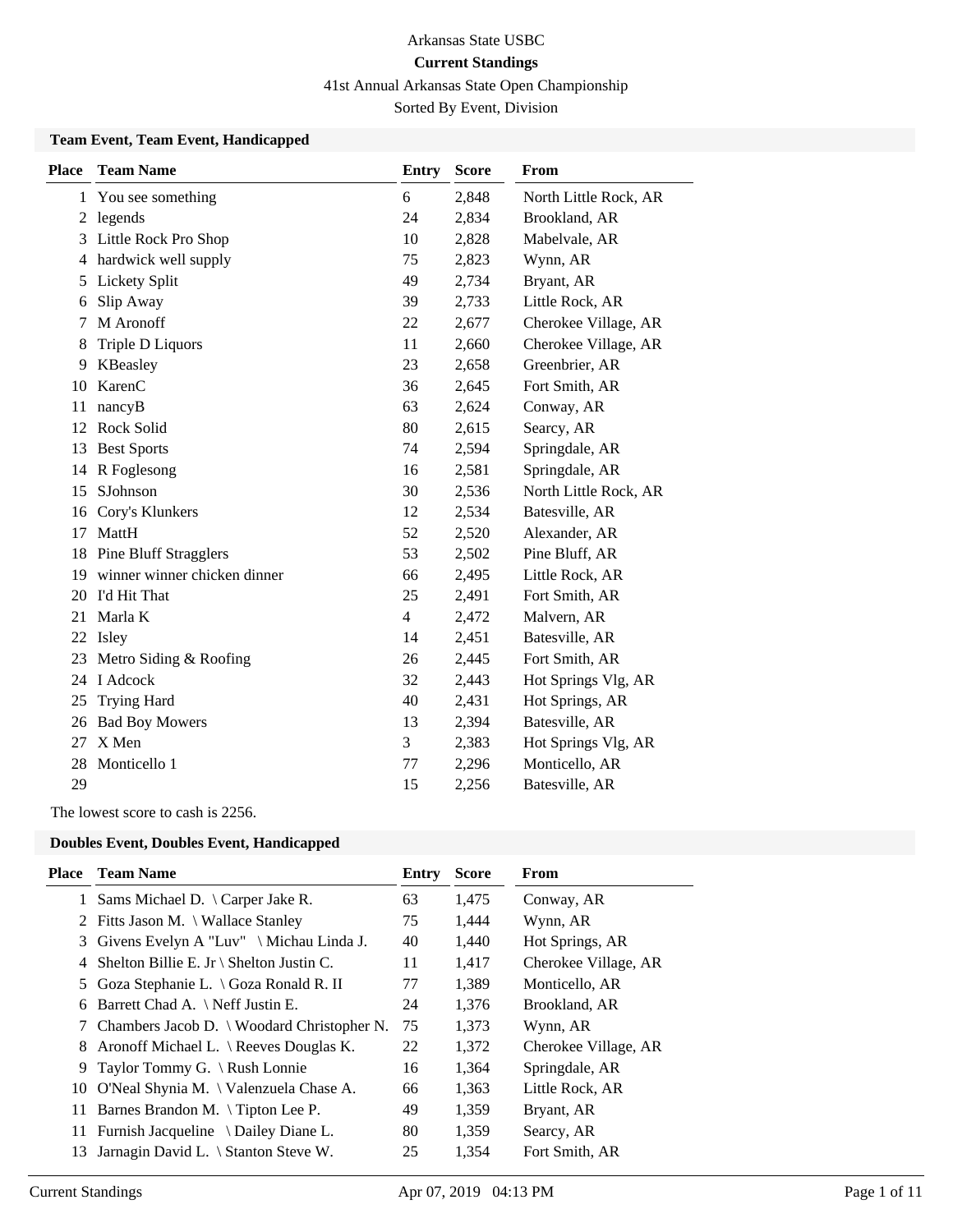41st Annual Arkansas State Open Championship

Sorted By Event, Division

### **Doubles Event, Doubles Event, Handicapped**

| 14 Burrow Nancy L. \Yates Timothy L.<br>63<br>1,348<br>Conway, AR<br>52<br>Alexander, AR<br>15 Heisner Matthew J. \ Mason Derrick D.<br>1,347<br>16 Neff Alva E. \Adams Robert T.<br>Brookland, AR<br>24<br>1,337<br>Maness Sunny \ Maness Willie R.<br>38<br>1,336<br>Jacksonville, AR<br>17<br>Montgomery Charles \ Clark Leroy<br>39<br>1,329<br>Little Rock, AR<br>18<br>Kent Debra A. \Tucker Nathan M.<br>80<br>Searcy, AR<br>19<br>1,325<br>Shirley Michael P. \ Brigman Brian W.<br>6<br>1,323<br>North Little Rock, AR<br>20<br>Beasley Kim J. $\$ Parrish Roy M.<br>23<br>1,322<br>Greenbrier, AR<br>21<br>Matty Robert G. \ Matty Michael P.<br>22<br>1,319<br>Cherokee Village, AR<br>22<br>53<br>Dokes Brenda K. \ Dukes Verna E.<br>1,315<br>Pine Bluff, AR<br>23<br>24 Stokes Preston \ Luper Derek<br>74<br>1,314<br>Springdale, AR<br>Fort Smith, AR<br>25 Dickens Kolton A. \ Beyerle Robert D.<br>36<br>1,312<br>Hot Springs Vlg, AR<br>26 Bloemker Ralph W. \Hall Gary E.<br>3<br>1,305<br>26 Kennerly Marla \ Poole Teresa J.<br>4<br>1,305<br>Malvern, AR<br>28 Adams Mary D. \ Winters Jessie C.<br>26<br>Fort Smith, AR<br>1,300<br>28 McNeal Mindy J. \ Scott Karen L.<br>4<br>1,300<br>Malvern, AR<br>30 Patterson Veronica D. \ Johnson David<br>39<br>1,298<br>Little Rock, AR<br>Smith Joseph \ Anderson Keith<br>13<br>1,293<br>Batesville, AR<br>31<br>23<br>Greenbrier, AR<br>32 Rhea Rawn \ Weaver Josh D.<br>1,290<br>Vian, OK<br>Tounzen Dale $JR \setminus E$ lkins John D.<br>31<br>1,287<br>33<br>33 Perez Rachel E. \ Uekman Richard L.<br>6<br>North Little Rock, AR<br>1,287<br>Hudson Alfonso C. \ Salley Damon E. Jr<br>Alexander, AR<br>52<br>1,281<br>35<br>Trusty Ron $\setminus$ Dugger Bobby<br>13<br>1,281<br>Batesville, AR<br>35<br>McMahon Matthew L. \ McMahon Jonathan<br>1,276<br>Monticello, AR<br>37<br>77<br>А.<br>Thurman Tony M. Jr \ Johnson Shannan P.<br>30<br>1,274<br>North Little Rock, AR<br>38<br>Roberts Robyn \ Gibson Dirk A.<br>66<br>1,273<br>Little Rock, AR<br>39<br>Meyer Preston \ Isley Morgan<br>40<br>15<br>1,271<br>Batesville, AR<br>Anderson Melody E. \ Burnett Jeffrey A.<br>53<br>1,264<br>Pine Bluff, AR<br>41<br>42 Hartman Robert \ Schell Austin<br>Springdale, AR<br>74<br>1,262<br>Varney Lisa A.   Wethington Ronald<br>42<br>1,261<br>Sherwood, AR<br>43<br>44 Lewis Cheryl \ Smith Cory D.<br>12<br>1,256<br>Batesville, AR<br>Ashley Charles \ Cannon Jessie E.<br>40<br>1,240<br>Hot Springs, AR<br>45<br>Thomas Brian K. Jr \ Foster Charles E.<br>76<br>1,232<br>Little Rock, AR<br>46<br>Hot Springs Vlg, AR<br>Adcock Tania M. \Adcock Ira<br>32<br>1,230<br>47<br>Hubbs Paul S. \ Burrow James W.<br>10<br>Mabelvale, AR<br>48<br>1,229<br>Luper Sandra J. \ Luper Jerry D.<br>26<br>1,225<br>Fort Smith, AR<br>49<br>Chronister Karen G. \ Chronister William S.<br>36<br>1,219<br>Fort Smith, AR<br>50<br>Speir Katie A. \ Speir Andy I.<br>32<br>1,209<br>Hot Springs Vlg, AR<br>51<br>Long Jason J. \ Pritchett John E.<br>10<br>1,200<br>52<br>Mabelvale, AR<br>Najarro Oscar R. \ Isley Rick<br>14<br>Batesville, AR<br>53<br>1,193<br>Reach Shane \ Davis Gary<br>Batesville, AR<br>14<br>1,192<br>54<br>Lewis Dickie R. \ Lewis Chuck R.<br>12<br>Batesville, AR<br>55<br>1,187<br>38<br>Blankenship Donald J. \ Bedoya Fredrick W.<br>Jacksonville, AR<br>1,185<br>56<br>Foglesong Randy \ Granata Tommy<br>Springdale, AR<br>16<br>1,159<br>57<br>Kuch Kent D. \ Bencriscutto Mark S.<br>3<br>1,158<br>Hot Springs Vlg, AR<br>58 | <b>Place</b> | <b>Team Name</b> | <b>Entry</b> | <b>Score</b> | From |
|--------------------------------------------------------------------------------------------------------------------------------------------------------------------------------------------------------------------------------------------------------------------------------------------------------------------------------------------------------------------------------------------------------------------------------------------------------------------------------------------------------------------------------------------------------------------------------------------------------------------------------------------------------------------------------------------------------------------------------------------------------------------------------------------------------------------------------------------------------------------------------------------------------------------------------------------------------------------------------------------------------------------------------------------------------------------------------------------------------------------------------------------------------------------------------------------------------------------------------------------------------------------------------------------------------------------------------------------------------------------------------------------------------------------------------------------------------------------------------------------------------------------------------------------------------------------------------------------------------------------------------------------------------------------------------------------------------------------------------------------------------------------------------------------------------------------------------------------------------------------------------------------------------------------------------------------------------------------------------------------------------------------------------------------------------------------------------------------------------------------------------------------------------------------------------------------------------------------------------------------------------------------------------------------------------------------------------------------------------------------------------------------------------------------------------------------------------------------------------------------------------------------------------------------------------------------------------------------------------------------------------------------------------------------------------------------------------------------------------------------------------------------------------------------------------------------------------------------------------------------------------------------------------------------------------------------------------------------------------------------------------------------------------------------------------------------------------------------------------------------------------------------------------------------------------------------------------------------------------------------------------------------------------------------------------------------------------------------------------------------------------------------------------------------------------------------------------------------------------------------------------------------------------------------------|--------------|------------------|--------------|--------------|------|
|                                                                                                                                                                                                                                                                                                                                                                                                                                                                                                                                                                                                                                                                                                                                                                                                                                                                                                                                                                                                                                                                                                                                                                                                                                                                                                                                                                                                                                                                                                                                                                                                                                                                                                                                                                                                                                                                                                                                                                                                                                                                                                                                                                                                                                                                                                                                                                                                                                                                                                                                                                                                                                                                                                                                                                                                                                                                                                                                                                                                                                                                                                                                                                                                                                                                                                                                                                                                                                                                                                                                                  |              |                  |              |              |      |
|                                                                                                                                                                                                                                                                                                                                                                                                                                                                                                                                                                                                                                                                                                                                                                                                                                                                                                                                                                                                                                                                                                                                                                                                                                                                                                                                                                                                                                                                                                                                                                                                                                                                                                                                                                                                                                                                                                                                                                                                                                                                                                                                                                                                                                                                                                                                                                                                                                                                                                                                                                                                                                                                                                                                                                                                                                                                                                                                                                                                                                                                                                                                                                                                                                                                                                                                                                                                                                                                                                                                                  |              |                  |              |              |      |
|                                                                                                                                                                                                                                                                                                                                                                                                                                                                                                                                                                                                                                                                                                                                                                                                                                                                                                                                                                                                                                                                                                                                                                                                                                                                                                                                                                                                                                                                                                                                                                                                                                                                                                                                                                                                                                                                                                                                                                                                                                                                                                                                                                                                                                                                                                                                                                                                                                                                                                                                                                                                                                                                                                                                                                                                                                                                                                                                                                                                                                                                                                                                                                                                                                                                                                                                                                                                                                                                                                                                                  |              |                  |              |              |      |
|                                                                                                                                                                                                                                                                                                                                                                                                                                                                                                                                                                                                                                                                                                                                                                                                                                                                                                                                                                                                                                                                                                                                                                                                                                                                                                                                                                                                                                                                                                                                                                                                                                                                                                                                                                                                                                                                                                                                                                                                                                                                                                                                                                                                                                                                                                                                                                                                                                                                                                                                                                                                                                                                                                                                                                                                                                                                                                                                                                                                                                                                                                                                                                                                                                                                                                                                                                                                                                                                                                                                                  |              |                  |              |              |      |
|                                                                                                                                                                                                                                                                                                                                                                                                                                                                                                                                                                                                                                                                                                                                                                                                                                                                                                                                                                                                                                                                                                                                                                                                                                                                                                                                                                                                                                                                                                                                                                                                                                                                                                                                                                                                                                                                                                                                                                                                                                                                                                                                                                                                                                                                                                                                                                                                                                                                                                                                                                                                                                                                                                                                                                                                                                                                                                                                                                                                                                                                                                                                                                                                                                                                                                                                                                                                                                                                                                                                                  |              |                  |              |              |      |
|                                                                                                                                                                                                                                                                                                                                                                                                                                                                                                                                                                                                                                                                                                                                                                                                                                                                                                                                                                                                                                                                                                                                                                                                                                                                                                                                                                                                                                                                                                                                                                                                                                                                                                                                                                                                                                                                                                                                                                                                                                                                                                                                                                                                                                                                                                                                                                                                                                                                                                                                                                                                                                                                                                                                                                                                                                                                                                                                                                                                                                                                                                                                                                                                                                                                                                                                                                                                                                                                                                                                                  |              |                  |              |              |      |
|                                                                                                                                                                                                                                                                                                                                                                                                                                                                                                                                                                                                                                                                                                                                                                                                                                                                                                                                                                                                                                                                                                                                                                                                                                                                                                                                                                                                                                                                                                                                                                                                                                                                                                                                                                                                                                                                                                                                                                                                                                                                                                                                                                                                                                                                                                                                                                                                                                                                                                                                                                                                                                                                                                                                                                                                                                                                                                                                                                                                                                                                                                                                                                                                                                                                                                                                                                                                                                                                                                                                                  |              |                  |              |              |      |
|                                                                                                                                                                                                                                                                                                                                                                                                                                                                                                                                                                                                                                                                                                                                                                                                                                                                                                                                                                                                                                                                                                                                                                                                                                                                                                                                                                                                                                                                                                                                                                                                                                                                                                                                                                                                                                                                                                                                                                                                                                                                                                                                                                                                                                                                                                                                                                                                                                                                                                                                                                                                                                                                                                                                                                                                                                                                                                                                                                                                                                                                                                                                                                                                                                                                                                                                                                                                                                                                                                                                                  |              |                  |              |              |      |
|                                                                                                                                                                                                                                                                                                                                                                                                                                                                                                                                                                                                                                                                                                                                                                                                                                                                                                                                                                                                                                                                                                                                                                                                                                                                                                                                                                                                                                                                                                                                                                                                                                                                                                                                                                                                                                                                                                                                                                                                                                                                                                                                                                                                                                                                                                                                                                                                                                                                                                                                                                                                                                                                                                                                                                                                                                                                                                                                                                                                                                                                                                                                                                                                                                                                                                                                                                                                                                                                                                                                                  |              |                  |              |              |      |
|                                                                                                                                                                                                                                                                                                                                                                                                                                                                                                                                                                                                                                                                                                                                                                                                                                                                                                                                                                                                                                                                                                                                                                                                                                                                                                                                                                                                                                                                                                                                                                                                                                                                                                                                                                                                                                                                                                                                                                                                                                                                                                                                                                                                                                                                                                                                                                                                                                                                                                                                                                                                                                                                                                                                                                                                                                                                                                                                                                                                                                                                                                                                                                                                                                                                                                                                                                                                                                                                                                                                                  |              |                  |              |              |      |
|                                                                                                                                                                                                                                                                                                                                                                                                                                                                                                                                                                                                                                                                                                                                                                                                                                                                                                                                                                                                                                                                                                                                                                                                                                                                                                                                                                                                                                                                                                                                                                                                                                                                                                                                                                                                                                                                                                                                                                                                                                                                                                                                                                                                                                                                                                                                                                                                                                                                                                                                                                                                                                                                                                                                                                                                                                                                                                                                                                                                                                                                                                                                                                                                                                                                                                                                                                                                                                                                                                                                                  |              |                  |              |              |      |
|                                                                                                                                                                                                                                                                                                                                                                                                                                                                                                                                                                                                                                                                                                                                                                                                                                                                                                                                                                                                                                                                                                                                                                                                                                                                                                                                                                                                                                                                                                                                                                                                                                                                                                                                                                                                                                                                                                                                                                                                                                                                                                                                                                                                                                                                                                                                                                                                                                                                                                                                                                                                                                                                                                                                                                                                                                                                                                                                                                                                                                                                                                                                                                                                                                                                                                                                                                                                                                                                                                                                                  |              |                  |              |              |      |
|                                                                                                                                                                                                                                                                                                                                                                                                                                                                                                                                                                                                                                                                                                                                                                                                                                                                                                                                                                                                                                                                                                                                                                                                                                                                                                                                                                                                                                                                                                                                                                                                                                                                                                                                                                                                                                                                                                                                                                                                                                                                                                                                                                                                                                                                                                                                                                                                                                                                                                                                                                                                                                                                                                                                                                                                                                                                                                                                                                                                                                                                                                                                                                                                                                                                                                                                                                                                                                                                                                                                                  |              |                  |              |              |      |
|                                                                                                                                                                                                                                                                                                                                                                                                                                                                                                                                                                                                                                                                                                                                                                                                                                                                                                                                                                                                                                                                                                                                                                                                                                                                                                                                                                                                                                                                                                                                                                                                                                                                                                                                                                                                                                                                                                                                                                                                                                                                                                                                                                                                                                                                                                                                                                                                                                                                                                                                                                                                                                                                                                                                                                                                                                                                                                                                                                                                                                                                                                                                                                                                                                                                                                                                                                                                                                                                                                                                                  |              |                  |              |              |      |
|                                                                                                                                                                                                                                                                                                                                                                                                                                                                                                                                                                                                                                                                                                                                                                                                                                                                                                                                                                                                                                                                                                                                                                                                                                                                                                                                                                                                                                                                                                                                                                                                                                                                                                                                                                                                                                                                                                                                                                                                                                                                                                                                                                                                                                                                                                                                                                                                                                                                                                                                                                                                                                                                                                                                                                                                                                                                                                                                                                                                                                                                                                                                                                                                                                                                                                                                                                                                                                                                                                                                                  |              |                  |              |              |      |
|                                                                                                                                                                                                                                                                                                                                                                                                                                                                                                                                                                                                                                                                                                                                                                                                                                                                                                                                                                                                                                                                                                                                                                                                                                                                                                                                                                                                                                                                                                                                                                                                                                                                                                                                                                                                                                                                                                                                                                                                                                                                                                                                                                                                                                                                                                                                                                                                                                                                                                                                                                                                                                                                                                                                                                                                                                                                                                                                                                                                                                                                                                                                                                                                                                                                                                                                                                                                                                                                                                                                                  |              |                  |              |              |      |
|                                                                                                                                                                                                                                                                                                                                                                                                                                                                                                                                                                                                                                                                                                                                                                                                                                                                                                                                                                                                                                                                                                                                                                                                                                                                                                                                                                                                                                                                                                                                                                                                                                                                                                                                                                                                                                                                                                                                                                                                                                                                                                                                                                                                                                                                                                                                                                                                                                                                                                                                                                                                                                                                                                                                                                                                                                                                                                                                                                                                                                                                                                                                                                                                                                                                                                                                                                                                                                                                                                                                                  |              |                  |              |              |      |
|                                                                                                                                                                                                                                                                                                                                                                                                                                                                                                                                                                                                                                                                                                                                                                                                                                                                                                                                                                                                                                                                                                                                                                                                                                                                                                                                                                                                                                                                                                                                                                                                                                                                                                                                                                                                                                                                                                                                                                                                                                                                                                                                                                                                                                                                                                                                                                                                                                                                                                                                                                                                                                                                                                                                                                                                                                                                                                                                                                                                                                                                                                                                                                                                                                                                                                                                                                                                                                                                                                                                                  |              |                  |              |              |      |
|                                                                                                                                                                                                                                                                                                                                                                                                                                                                                                                                                                                                                                                                                                                                                                                                                                                                                                                                                                                                                                                                                                                                                                                                                                                                                                                                                                                                                                                                                                                                                                                                                                                                                                                                                                                                                                                                                                                                                                                                                                                                                                                                                                                                                                                                                                                                                                                                                                                                                                                                                                                                                                                                                                                                                                                                                                                                                                                                                                                                                                                                                                                                                                                                                                                                                                                                                                                                                                                                                                                                                  |              |                  |              |              |      |
|                                                                                                                                                                                                                                                                                                                                                                                                                                                                                                                                                                                                                                                                                                                                                                                                                                                                                                                                                                                                                                                                                                                                                                                                                                                                                                                                                                                                                                                                                                                                                                                                                                                                                                                                                                                                                                                                                                                                                                                                                                                                                                                                                                                                                                                                                                                                                                                                                                                                                                                                                                                                                                                                                                                                                                                                                                                                                                                                                                                                                                                                                                                                                                                                                                                                                                                                                                                                                                                                                                                                                  |              |                  |              |              |      |
|                                                                                                                                                                                                                                                                                                                                                                                                                                                                                                                                                                                                                                                                                                                                                                                                                                                                                                                                                                                                                                                                                                                                                                                                                                                                                                                                                                                                                                                                                                                                                                                                                                                                                                                                                                                                                                                                                                                                                                                                                                                                                                                                                                                                                                                                                                                                                                                                                                                                                                                                                                                                                                                                                                                                                                                                                                                                                                                                                                                                                                                                                                                                                                                                                                                                                                                                                                                                                                                                                                                                                  |              |                  |              |              |      |
|                                                                                                                                                                                                                                                                                                                                                                                                                                                                                                                                                                                                                                                                                                                                                                                                                                                                                                                                                                                                                                                                                                                                                                                                                                                                                                                                                                                                                                                                                                                                                                                                                                                                                                                                                                                                                                                                                                                                                                                                                                                                                                                                                                                                                                                                                                                                                                                                                                                                                                                                                                                                                                                                                                                                                                                                                                                                                                                                                                                                                                                                                                                                                                                                                                                                                                                                                                                                                                                                                                                                                  |              |                  |              |              |      |
|                                                                                                                                                                                                                                                                                                                                                                                                                                                                                                                                                                                                                                                                                                                                                                                                                                                                                                                                                                                                                                                                                                                                                                                                                                                                                                                                                                                                                                                                                                                                                                                                                                                                                                                                                                                                                                                                                                                                                                                                                                                                                                                                                                                                                                                                                                                                                                                                                                                                                                                                                                                                                                                                                                                                                                                                                                                                                                                                                                                                                                                                                                                                                                                                                                                                                                                                                                                                                                                                                                                                                  |              |                  |              |              |      |
|                                                                                                                                                                                                                                                                                                                                                                                                                                                                                                                                                                                                                                                                                                                                                                                                                                                                                                                                                                                                                                                                                                                                                                                                                                                                                                                                                                                                                                                                                                                                                                                                                                                                                                                                                                                                                                                                                                                                                                                                                                                                                                                                                                                                                                                                                                                                                                                                                                                                                                                                                                                                                                                                                                                                                                                                                                                                                                                                                                                                                                                                                                                                                                                                                                                                                                                                                                                                                                                                                                                                                  |              |                  |              |              |      |
|                                                                                                                                                                                                                                                                                                                                                                                                                                                                                                                                                                                                                                                                                                                                                                                                                                                                                                                                                                                                                                                                                                                                                                                                                                                                                                                                                                                                                                                                                                                                                                                                                                                                                                                                                                                                                                                                                                                                                                                                                                                                                                                                                                                                                                                                                                                                                                                                                                                                                                                                                                                                                                                                                                                                                                                                                                                                                                                                                                                                                                                                                                                                                                                                                                                                                                                                                                                                                                                                                                                                                  |              |                  |              |              |      |
|                                                                                                                                                                                                                                                                                                                                                                                                                                                                                                                                                                                                                                                                                                                                                                                                                                                                                                                                                                                                                                                                                                                                                                                                                                                                                                                                                                                                                                                                                                                                                                                                                                                                                                                                                                                                                                                                                                                                                                                                                                                                                                                                                                                                                                                                                                                                                                                                                                                                                                                                                                                                                                                                                                                                                                                                                                                                                                                                                                                                                                                                                                                                                                                                                                                                                                                                                                                                                                                                                                                                                  |              |                  |              |              |      |
|                                                                                                                                                                                                                                                                                                                                                                                                                                                                                                                                                                                                                                                                                                                                                                                                                                                                                                                                                                                                                                                                                                                                                                                                                                                                                                                                                                                                                                                                                                                                                                                                                                                                                                                                                                                                                                                                                                                                                                                                                                                                                                                                                                                                                                                                                                                                                                                                                                                                                                                                                                                                                                                                                                                                                                                                                                                                                                                                                                                                                                                                                                                                                                                                                                                                                                                                                                                                                                                                                                                                                  |              |                  |              |              |      |
|                                                                                                                                                                                                                                                                                                                                                                                                                                                                                                                                                                                                                                                                                                                                                                                                                                                                                                                                                                                                                                                                                                                                                                                                                                                                                                                                                                                                                                                                                                                                                                                                                                                                                                                                                                                                                                                                                                                                                                                                                                                                                                                                                                                                                                                                                                                                                                                                                                                                                                                                                                                                                                                                                                                                                                                                                                                                                                                                                                                                                                                                                                                                                                                                                                                                                                                                                                                                                                                                                                                                                  |              |                  |              |              |      |
|                                                                                                                                                                                                                                                                                                                                                                                                                                                                                                                                                                                                                                                                                                                                                                                                                                                                                                                                                                                                                                                                                                                                                                                                                                                                                                                                                                                                                                                                                                                                                                                                                                                                                                                                                                                                                                                                                                                                                                                                                                                                                                                                                                                                                                                                                                                                                                                                                                                                                                                                                                                                                                                                                                                                                                                                                                                                                                                                                                                                                                                                                                                                                                                                                                                                                                                                                                                                                                                                                                                                                  |              |                  |              |              |      |
|                                                                                                                                                                                                                                                                                                                                                                                                                                                                                                                                                                                                                                                                                                                                                                                                                                                                                                                                                                                                                                                                                                                                                                                                                                                                                                                                                                                                                                                                                                                                                                                                                                                                                                                                                                                                                                                                                                                                                                                                                                                                                                                                                                                                                                                                                                                                                                                                                                                                                                                                                                                                                                                                                                                                                                                                                                                                                                                                                                                                                                                                                                                                                                                                                                                                                                                                                                                                                                                                                                                                                  |              |                  |              |              |      |
|                                                                                                                                                                                                                                                                                                                                                                                                                                                                                                                                                                                                                                                                                                                                                                                                                                                                                                                                                                                                                                                                                                                                                                                                                                                                                                                                                                                                                                                                                                                                                                                                                                                                                                                                                                                                                                                                                                                                                                                                                                                                                                                                                                                                                                                                                                                                                                                                                                                                                                                                                                                                                                                                                                                                                                                                                                                                                                                                                                                                                                                                                                                                                                                                                                                                                                                                                                                                                                                                                                                                                  |              |                  |              |              |      |
|                                                                                                                                                                                                                                                                                                                                                                                                                                                                                                                                                                                                                                                                                                                                                                                                                                                                                                                                                                                                                                                                                                                                                                                                                                                                                                                                                                                                                                                                                                                                                                                                                                                                                                                                                                                                                                                                                                                                                                                                                                                                                                                                                                                                                                                                                                                                                                                                                                                                                                                                                                                                                                                                                                                                                                                                                                                                                                                                                                                                                                                                                                                                                                                                                                                                                                                                                                                                                                                                                                                                                  |              |                  |              |              |      |
|                                                                                                                                                                                                                                                                                                                                                                                                                                                                                                                                                                                                                                                                                                                                                                                                                                                                                                                                                                                                                                                                                                                                                                                                                                                                                                                                                                                                                                                                                                                                                                                                                                                                                                                                                                                                                                                                                                                                                                                                                                                                                                                                                                                                                                                                                                                                                                                                                                                                                                                                                                                                                                                                                                                                                                                                                                                                                                                                                                                                                                                                                                                                                                                                                                                                                                                                                                                                                                                                                                                                                  |              |                  |              |              |      |
|                                                                                                                                                                                                                                                                                                                                                                                                                                                                                                                                                                                                                                                                                                                                                                                                                                                                                                                                                                                                                                                                                                                                                                                                                                                                                                                                                                                                                                                                                                                                                                                                                                                                                                                                                                                                                                                                                                                                                                                                                                                                                                                                                                                                                                                                                                                                                                                                                                                                                                                                                                                                                                                                                                                                                                                                                                                                                                                                                                                                                                                                                                                                                                                                                                                                                                                                                                                                                                                                                                                                                  |              |                  |              |              |      |
|                                                                                                                                                                                                                                                                                                                                                                                                                                                                                                                                                                                                                                                                                                                                                                                                                                                                                                                                                                                                                                                                                                                                                                                                                                                                                                                                                                                                                                                                                                                                                                                                                                                                                                                                                                                                                                                                                                                                                                                                                                                                                                                                                                                                                                                                                                                                                                                                                                                                                                                                                                                                                                                                                                                                                                                                                                                                                                                                                                                                                                                                                                                                                                                                                                                                                                                                                                                                                                                                                                                                                  |              |                  |              |              |      |
|                                                                                                                                                                                                                                                                                                                                                                                                                                                                                                                                                                                                                                                                                                                                                                                                                                                                                                                                                                                                                                                                                                                                                                                                                                                                                                                                                                                                                                                                                                                                                                                                                                                                                                                                                                                                                                                                                                                                                                                                                                                                                                                                                                                                                                                                                                                                                                                                                                                                                                                                                                                                                                                                                                                                                                                                                                                                                                                                                                                                                                                                                                                                                                                                                                                                                                                                                                                                                                                                                                                                                  |              |                  |              |              |      |
|                                                                                                                                                                                                                                                                                                                                                                                                                                                                                                                                                                                                                                                                                                                                                                                                                                                                                                                                                                                                                                                                                                                                                                                                                                                                                                                                                                                                                                                                                                                                                                                                                                                                                                                                                                                                                                                                                                                                                                                                                                                                                                                                                                                                                                                                                                                                                                                                                                                                                                                                                                                                                                                                                                                                                                                                                                                                                                                                                                                                                                                                                                                                                                                                                                                                                                                                                                                                                                                                                                                                                  |              |                  |              |              |      |
|                                                                                                                                                                                                                                                                                                                                                                                                                                                                                                                                                                                                                                                                                                                                                                                                                                                                                                                                                                                                                                                                                                                                                                                                                                                                                                                                                                                                                                                                                                                                                                                                                                                                                                                                                                                                                                                                                                                                                                                                                                                                                                                                                                                                                                                                                                                                                                                                                                                                                                                                                                                                                                                                                                                                                                                                                                                                                                                                                                                                                                                                                                                                                                                                                                                                                                                                                                                                                                                                                                                                                  |              |                  |              |              |      |
|                                                                                                                                                                                                                                                                                                                                                                                                                                                                                                                                                                                                                                                                                                                                                                                                                                                                                                                                                                                                                                                                                                                                                                                                                                                                                                                                                                                                                                                                                                                                                                                                                                                                                                                                                                                                                                                                                                                                                                                                                                                                                                                                                                                                                                                                                                                                                                                                                                                                                                                                                                                                                                                                                                                                                                                                                                                                                                                                                                                                                                                                                                                                                                                                                                                                                                                                                                                                                                                                                                                                                  |              |                  |              |              |      |
|                                                                                                                                                                                                                                                                                                                                                                                                                                                                                                                                                                                                                                                                                                                                                                                                                                                                                                                                                                                                                                                                                                                                                                                                                                                                                                                                                                                                                                                                                                                                                                                                                                                                                                                                                                                                                                                                                                                                                                                                                                                                                                                                                                                                                                                                                                                                                                                                                                                                                                                                                                                                                                                                                                                                                                                                                                                                                                                                                                                                                                                                                                                                                                                                                                                                                                                                                                                                                                                                                                                                                  |              |                  |              |              |      |
|                                                                                                                                                                                                                                                                                                                                                                                                                                                                                                                                                                                                                                                                                                                                                                                                                                                                                                                                                                                                                                                                                                                                                                                                                                                                                                                                                                                                                                                                                                                                                                                                                                                                                                                                                                                                                                                                                                                                                                                                                                                                                                                                                                                                                                                                                                                                                                                                                                                                                                                                                                                                                                                                                                                                                                                                                                                                                                                                                                                                                                                                                                                                                                                                                                                                                                                                                                                                                                                                                                                                                  |              |                  |              |              |      |
|                                                                                                                                                                                                                                                                                                                                                                                                                                                                                                                                                                                                                                                                                                                                                                                                                                                                                                                                                                                                                                                                                                                                                                                                                                                                                                                                                                                                                                                                                                                                                                                                                                                                                                                                                                                                                                                                                                                                                                                                                                                                                                                                                                                                                                                                                                                                                                                                                                                                                                                                                                                                                                                                                                                                                                                                                                                                                                                                                                                                                                                                                                                                                                                                                                                                                                                                                                                                                                                                                                                                                  |              |                  |              |              |      |
|                                                                                                                                                                                                                                                                                                                                                                                                                                                                                                                                                                                                                                                                                                                                                                                                                                                                                                                                                                                                                                                                                                                                                                                                                                                                                                                                                                                                                                                                                                                                                                                                                                                                                                                                                                                                                                                                                                                                                                                                                                                                                                                                                                                                                                                                                                                                                                                                                                                                                                                                                                                                                                                                                                                                                                                                                                                                                                                                                                                                                                                                                                                                                                                                                                                                                                                                                                                                                                                                                                                                                  |              |                  |              |              |      |
|                                                                                                                                                                                                                                                                                                                                                                                                                                                                                                                                                                                                                                                                                                                                                                                                                                                                                                                                                                                                                                                                                                                                                                                                                                                                                                                                                                                                                                                                                                                                                                                                                                                                                                                                                                                                                                                                                                                                                                                                                                                                                                                                                                                                                                                                                                                                                                                                                                                                                                                                                                                                                                                                                                                                                                                                                                                                                                                                                                                                                                                                                                                                                                                                                                                                                                                                                                                                                                                                                                                                                  |              |                  |              |              |      |
|                                                                                                                                                                                                                                                                                                                                                                                                                                                                                                                                                                                                                                                                                                                                                                                                                                                                                                                                                                                                                                                                                                                                                                                                                                                                                                                                                                                                                                                                                                                                                                                                                                                                                                                                                                                                                                                                                                                                                                                                                                                                                                                                                                                                                                                                                                                                                                                                                                                                                                                                                                                                                                                                                                                                                                                                                                                                                                                                                                                                                                                                                                                                                                                                                                                                                                                                                                                                                                                                                                                                                  |              |                  |              |              |      |
| Nooner Ricky \ Arnold Andrew P.<br>49<br>59<br>1,147<br>Bryant, AR                                                                                                                                                                                                                                                                                                                                                                                                                                                                                                                                                                                                                                                                                                                                                                                                                                                                                                                                                                                                                                                                                                                                                                                                                                                                                                                                                                                                                                                                                                                                                                                                                                                                                                                                                                                                                                                                                                                                                                                                                                                                                                                                                                                                                                                                                                                                                                                                                                                                                                                                                                                                                                                                                                                                                                                                                                                                                                                                                                                                                                                                                                                                                                                                                                                                                                                                                                                                                                                                               |              |                  |              |              |      |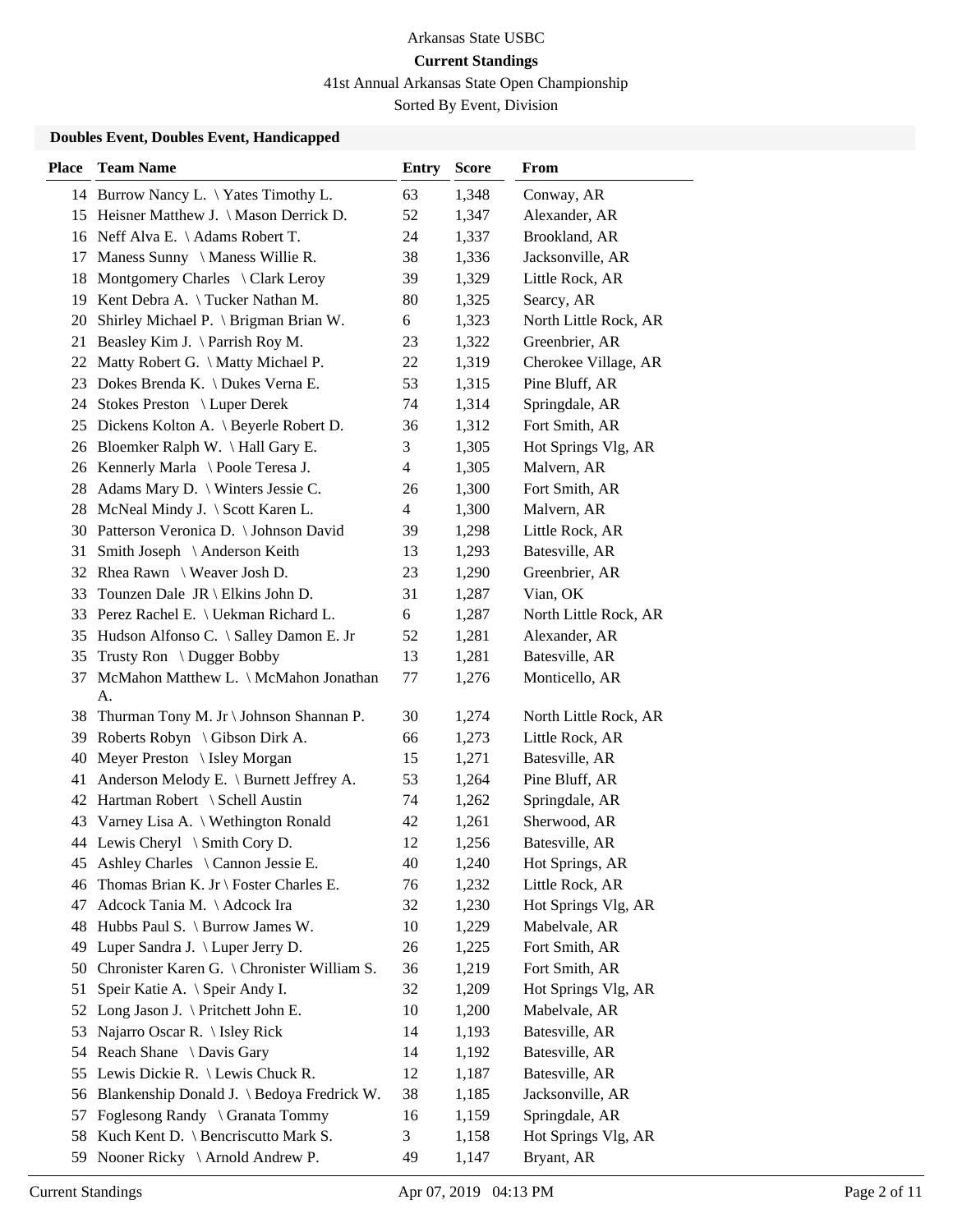41st Annual Arkansas State Open Championship

Sorted By Event, Division

### **Doubles Event, Doubles Event, Handicapped**

| Place | <b>Team Name</b>                                    | Entry | Score | From           |
|-------|-----------------------------------------------------|-------|-------|----------------|
|       | 60 Varney Donald W. \ Varney Donavan L. Jr          | 42    | 1.139 | Sherwood, AR   |
|       | 61 Humphries Paul J. \ Sanders Matthew T.           | 25    | 1.119 | Fort Smith, AR |
|       | 62 Phillips Holden J. \ Phillips Jeffery G.         | 62    | 1.093 | Batesville, AR |
|       | 63 Phillips Jeffery G. $\backslash$ Barksdale Bryan | 13    | 1.057 | Batesville, AR |

The lowest score to cash is 1057.

### **Singles Event, Singles Event, Handicapped**

| <b>Place</b> | <b>Team Name</b>       | Entry | <b>Score</b> | From                 |  |
|--------------|------------------------|-------|--------------|----------------------|--|
| 1            | Carper Jake R.         | 63    | 806          | Conway, AR           |  |
| 2            | Elkins John D.         | 31    | 798          | Vian, OK             |  |
| 3            | Fitts Jason M.         | 75    | 776          | Wynn, AR             |  |
| 4            | Granata Tommy          | 16    | 770          | Springdale, AR       |  |
| 5            | <b>Luper Derek</b>     | 74    | 763          | Springdale, AR       |  |
| 6            | Dickens Kolton A.      | 36    | 750          | Fort Smith, AR       |  |
| 7            | Heisner Matthew J.     | 52    | 735          | Alexander, AR        |  |
| 8            | <b>Stokes Preston</b>  | 74    | 734          | Springdale, AR       |  |
| 9            | Tucker Nathan M.       | 80    | 720          | Searcy, AR           |  |
| 9            | Pritchett John E.      | 10    | 720          | Mabelvale, AR        |  |
| 9            | Neff Alva E.           | 24    | 720          | Brookland, AR        |  |
| 12           | Smith Joseph           | 13    | 717          | Batesville, AR       |  |
| 13           | Mason Derrick D.       | 52    | 712          | Alexander, AR        |  |
| 14           | Winters Jessie C.      | 26    | 709          | Fort Smith, AR       |  |
| 15           | Chronister William S.  | 36    | 707          | Fort Smith, AR       |  |
| 16           | Valenzuela Chase A.    | 66    | 704          | Little Rock, AR      |  |
| 17           | Smith Cory D.          | 12    | 699          | Batesville, AR       |  |
| 18           | <b>Wallace Stanley</b> | 75    | 697          | Wynn, AR             |  |
| 19           | Arnold Andrew P.       | 49    | 695          | Bryant, AR           |  |
| 19           | Anderson Keith         | 13    | 695          | Batesville, AR       |  |
| 21           | Varney Donavan L. Jr   | 42    | 694          | Sherwood, AR         |  |
| 22           | Goza Ronald R. II      | 77    | 692          | Monticello, AR       |  |
| 23           | Hudson Alfonso C.      | 52    | 691          | Alexander, AR        |  |
| 24           | Jarnagin David L.      | 25    | 689          | Fort Smith, AR       |  |
| 25           | Dokes Brenda K.        | 53    | 688          | Pine Bluff, AR       |  |
| 26           | Nooner Ricky           | 49    | 685          | Bryant, AR           |  |
| 27           | Wethington Ronald      | 42    | 684          | Sherwood, AR         |  |
| 27           | Barnes Brandon M.      | 49    | 684          | Bryant, AR           |  |
| 27           | O'Neal Shynia M.       | 66    | 684          | Little Rock, AR      |  |
| 27           | <b>Trusty Ron</b>      | 13    | 684          | Batesville, AR       |  |
| 27           | Barrett Chad A.        | 24    | 684          | Brookland, AR        |  |
| 32           | McNeal Mindy J.        | 4     | 682          | Malvern, AR          |  |
|              | 32 Aronoff Michael L.  | 22    | 682          | Cherokee Village, AR |  |
| 34           | Reeves Douglas K.      | 22    | 680          | Cherokee Village, AR |  |
| 35           | Varney Lisa A.         | 42    | 679          | Sherwood, AR         |  |
| 36           | Speir Katie A.         | 32    | 678          | Hot Springs Vlg, AR  |  |
| 36           | Shelton Billie E. Jr   | 11    | 678          | Cherokee Village, AR |  |
|              | 38 Luper Sandra J.     | 26    | 677          | Fort Smith, AR       |  |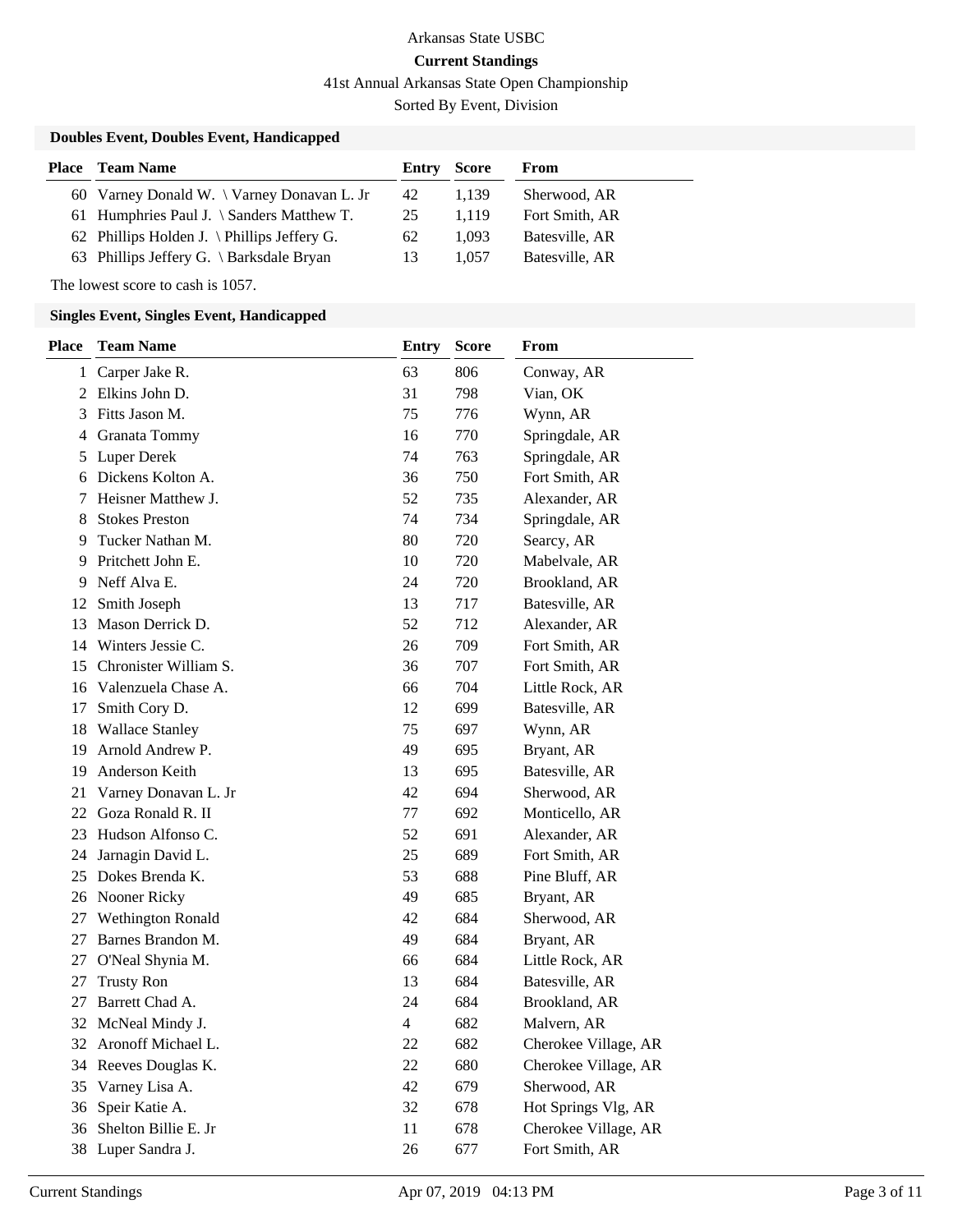41st Annual Arkansas State Open Championship

Sorted By Event, Division

### **Singles Event, Singles Event, Handicapped**

| <b>Place</b> | <b>Team Name</b>         | <b>Entry</b>   | <b>Score</b> | From                  |
|--------------|--------------------------|----------------|--------------|-----------------------|
| 39           | <b>Maness Sunny</b>      | 38             | 676          | Jacksonville, AR      |
| 39           | Goza Stephanie L.        | 77             | 676          | Monticello, AR        |
| 41           | Adams Robert T.          | 24             | 675          | Brookland, AR         |
|              | 42 Anderson Melody E.    | 53             | 674          | Pine Bluff, AR        |
| 43           | Thomas Brian K. Jr       | 76             | 672          | Little Rock, AR       |
| 44           | Najarro Oscar R.         | 14             | 671          | Batesville, AR        |
| 45           | Scott Karen L.           | $\overline{4}$ | 670          | Malvern, AR           |
| 45           | Long Jason J.            | 10             | 670          | Mabelvale, AR         |
| 47           | Yates Timothy L.         | 63             | 668          | Conway, AR            |
| 48           | Salley Damon E. Jr       | 52             | 665          | Alexander, AR         |
| 48           | McMahon Matthew L.       | 77             | 665          | Monticello, AR        |
| 50           | Tipton Lee P.            | 49             | 664          | Bryant, AR            |
| 51           | Chambers Jacob D.        | 75             | 662          | Wynn, AR              |
|              | 52 Patterson Veronica D. | 39             | 658          | Little Rock, AR       |
| 53           | Phillips Jeffery G.      | 13             | 657          | Batesville, AR        |
| 54           | Adams Mary D.            | 26             | 656          | Fort Smith, AR        |
| 55           | Dugger Bobby             | 13             | 653          | Batesville, AR        |
| 56           | Sams Michael D.          | 63             | 652          | Conway, AR            |
| 57           | Dukes Verna E.           | 53             | 648          | Pine Bluff, AR        |
| 57           | Uekman Richard L.        | 6              | 648          | North Little Rock, AR |
| 59           | Maness Willie R.         | 38             | 647          | Jacksonville, AR      |
| 59           | Clark Leroy              | 39             | 647          | Little Rock, AR       |
| 61           | Rush Lonnie              | 16             | 646          | Springdale, AR        |
| 62           | Isley Morgan             | 15             | 645          | Batesville, AR        |
| 63           | McMahon Jonathan A.      | 77             | 644          | Monticello, AR        |
| 63           | Bloemker Ralph W.        | 3              | 644          | Hot Springs Vlg, AR   |
| 65           | Speir Andy I.            | 32             | 643          | Hot Springs Vlg, AR   |
| 65           | Matty Robert G.          | 22             | 643          | Cherokee Village, AR  |
| 67           | <b>Ashley Charles</b>    | 40             | 642          | Hot Springs, AR       |
| 67           | Matty Michael P.         | 22             | 642          | Cherokee Village, AR  |
| 69           | Tounzen Dale JR          | 31             | 641          | Vian, OK              |
| 70           | Sanders Matthew T.       | 25             | 640          | Fort Smith, AR        |
|              | 70 Dailey Diane L.       | 80             | 640          | Searcy, AR            |
|              | 72 Adcock Ira            | 32             | 639          | Hot Springs Vlg, AR   |
| 72           | Perez Rachel E.          | 6              | 639          | North Little Rock, AR |
| 74           | Woodard Christopher N.   | 75             | 635          | Wynn, AR              |
| 75           | Johnson David            | 39             | 634          | Little Rock, AR       |
| 75           | Kent Debra A.            | 80             | 634          | Searcy, AR            |
| 77           | Kennerly Marla           | $\overline{4}$ | 630          | Malvern, AR           |
| 77           | Lewis Cheryl             | 12             | 630          | Batesville, AR        |
| 79           | Beyerle Robert D.        | 36             | 629          | Fort Smith, AR        |
| 79           | Varney Donald W.         | 42             | 629          | Sherwood, AR          |
| 79           | Schell Austin            | 74             | 629          | Springdale, AR        |
| 79           | Hall Gary E.             | 3              | 629          | Hot Springs Vlg, AR   |
| 79           | <b>Isley Rick</b>        | 14             | 629          | Batesville, AR        |
| 84           | Shelton Justin C.        | 11             | 628          | Cherokee Village, AR  |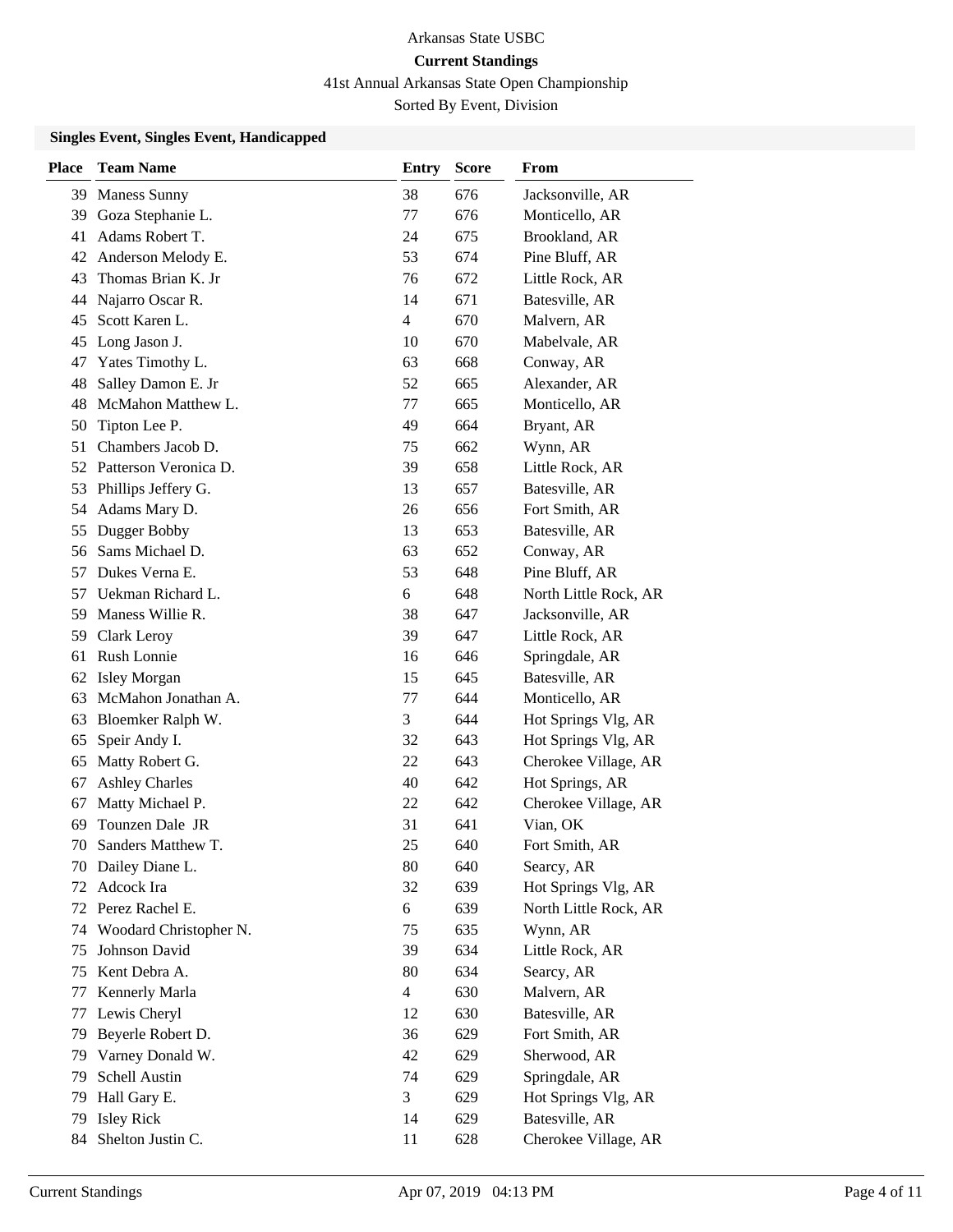41st Annual Arkansas State Open Championship

Sorted By Event, Division

### **Singles Event, Singles Event, Handicapped**

| 85 Lewis Dickie R.<br>12<br>624<br>Batesville, AR<br>39<br>623<br>Little Rock, AR<br><b>Montgomery Charles</b><br>86<br>Kuch Kent D.<br>3<br>623<br>Hot Springs Vlg, AR<br>86<br>Taylor Tommy G.<br>16<br>621<br>Springdale, AR<br>88<br>Johnson Shannan P.<br>89<br>30<br>620<br>North Little Rock, AR<br>Davis Gary<br>14<br>616<br>Batesville, AR<br>90<br>Foster Charles E.<br>613<br>76<br>Little Rock, AR<br>91<br>Adcock Tania M.<br>Hot Springs Vlg, AR<br>32<br>612<br>92<br>Burrow James W.<br>10<br>612<br>Mabelvale, AR<br>92<br>94 Furnish Jacqueline<br>80<br>610<br>Searcy, AR<br>609<br>Roberts Robyn<br>66<br>Little Rock, AR<br>95<br><b>Foglesong Randy</b><br>16<br>609<br>Springdale, AR<br>95<br>Stanton Steve W.<br>97<br>25<br>607<br>Fort Smith, AR<br>Beasley Kim J.<br>23<br>607<br>Greenbrier, AR<br>97<br>602<br>Burrow Nancy L.<br>63<br>Conway, AR<br>99<br>100 Hartman Robert<br>74<br>601<br>Springdale, AR<br>101 Burnett Jeffrey A.<br>53<br>599<br>Pine Bluff, AR<br>101 Lewis Chuck R.<br>12<br>599<br>Batesville, AR<br>103 Hubbs Paul S.<br>10<br>594<br>Mabelvale, AR<br>104 Givens Evelyn A "Luv"<br>40<br>592<br>Hot Springs, AR<br>Chronister Karen G.<br>36<br>591<br>Fort Smith, AR<br>105<br>106 Bencriscutto Mark S.<br>3<br>590<br>Hot Springs Vlg, AR<br>107 Luper Jerry D.<br>26<br>589<br>Fort Smith, AR<br>Barksdale Bryan<br>13<br>589<br>Batesville, AR<br>107<br>Rhea Rawn<br>Greenbrier, AR<br>23<br>585<br>109<br>Michau Linda J.<br>40<br>583<br>Hot Springs, AR<br>110<br>Shirley Michael P.<br>6<br>583<br>North Little Rock, AR<br>110<br>112 Parrish Roy M.<br>23<br>582<br>Greenbrier, AR<br>Neff Justin E.<br>582<br>Brookland, AR<br>112<br>24<br>114 Reach Shane<br>574<br>Batesville, AR<br>14<br>Humphries Paul J.<br>25<br>571<br>Fort Smith, AR<br>115<br>116 Weaver Josh D.<br>23<br>569<br>Greenbrier, AR<br>117 Phillips Holden J.<br>62<br>562<br>Batesville, AR<br>Bedoya Fredrick W.<br>561<br>38<br>Jacksonville, AR<br>118<br>119 Cannon Jessie E.<br>40<br>559<br>Hot Springs, AR<br>119 Brigman Brian W.<br>6<br>559<br>North Little Rock, AR<br>Thurman Tony M. Jr<br>30<br>556<br>North Little Rock, AR<br>121<br>122 Blankenship Donald J.<br>38<br>552<br>Jacksonville, AR<br>123 Gibson Dirk A.<br>66<br>541<br>Little Rock, AR<br>124 Poole Teresa J.<br>4<br>535<br>Malvern, AR<br>125 Meyer Preston<br>15<br>521<br>Batesville, AR<br>The lowest score to cash is 521.<br>6 Game Combine Handicap, Optional 6 Game Combine Handicap,<br>Handicapped<br><b>Team Name</b><br><b>Score</b><br><b>Place</b><br>Entry<br>From | <b>Place</b> | <b>Team Name</b> | Entry | <b>Score</b> | From |  |
|------------------------------------------------------------------------------------------------------------------------------------------------------------------------------------------------------------------------------------------------------------------------------------------------------------------------------------------------------------------------------------------------------------------------------------------------------------------------------------------------------------------------------------------------------------------------------------------------------------------------------------------------------------------------------------------------------------------------------------------------------------------------------------------------------------------------------------------------------------------------------------------------------------------------------------------------------------------------------------------------------------------------------------------------------------------------------------------------------------------------------------------------------------------------------------------------------------------------------------------------------------------------------------------------------------------------------------------------------------------------------------------------------------------------------------------------------------------------------------------------------------------------------------------------------------------------------------------------------------------------------------------------------------------------------------------------------------------------------------------------------------------------------------------------------------------------------------------------------------------------------------------------------------------------------------------------------------------------------------------------------------------------------------------------------------------------------------------------------------------------------------------------------------------------------------------------------------------------------------------------------------------------------------------------------------------------------------------------------------------------------------------------------------------------------------------------------------------------------------------------------------------------------------------------------------------------------------------------------------------|--------------|------------------|-------|--------------|------|--|
|                                                                                                                                                                                                                                                                                                                                                                                                                                                                                                                                                                                                                                                                                                                                                                                                                                                                                                                                                                                                                                                                                                                                                                                                                                                                                                                                                                                                                                                                                                                                                                                                                                                                                                                                                                                                                                                                                                                                                                                                                                                                                                                                                                                                                                                                                                                                                                                                                                                                                                                                                                                                                  |              |                  |       |              |      |  |
|                                                                                                                                                                                                                                                                                                                                                                                                                                                                                                                                                                                                                                                                                                                                                                                                                                                                                                                                                                                                                                                                                                                                                                                                                                                                                                                                                                                                                                                                                                                                                                                                                                                                                                                                                                                                                                                                                                                                                                                                                                                                                                                                                                                                                                                                                                                                                                                                                                                                                                                                                                                                                  |              |                  |       |              |      |  |
|                                                                                                                                                                                                                                                                                                                                                                                                                                                                                                                                                                                                                                                                                                                                                                                                                                                                                                                                                                                                                                                                                                                                                                                                                                                                                                                                                                                                                                                                                                                                                                                                                                                                                                                                                                                                                                                                                                                                                                                                                                                                                                                                                                                                                                                                                                                                                                                                                                                                                                                                                                                                                  |              |                  |       |              |      |  |
|                                                                                                                                                                                                                                                                                                                                                                                                                                                                                                                                                                                                                                                                                                                                                                                                                                                                                                                                                                                                                                                                                                                                                                                                                                                                                                                                                                                                                                                                                                                                                                                                                                                                                                                                                                                                                                                                                                                                                                                                                                                                                                                                                                                                                                                                                                                                                                                                                                                                                                                                                                                                                  |              |                  |       |              |      |  |
|                                                                                                                                                                                                                                                                                                                                                                                                                                                                                                                                                                                                                                                                                                                                                                                                                                                                                                                                                                                                                                                                                                                                                                                                                                                                                                                                                                                                                                                                                                                                                                                                                                                                                                                                                                                                                                                                                                                                                                                                                                                                                                                                                                                                                                                                                                                                                                                                                                                                                                                                                                                                                  |              |                  |       |              |      |  |
|                                                                                                                                                                                                                                                                                                                                                                                                                                                                                                                                                                                                                                                                                                                                                                                                                                                                                                                                                                                                                                                                                                                                                                                                                                                                                                                                                                                                                                                                                                                                                                                                                                                                                                                                                                                                                                                                                                                                                                                                                                                                                                                                                                                                                                                                                                                                                                                                                                                                                                                                                                                                                  |              |                  |       |              |      |  |
|                                                                                                                                                                                                                                                                                                                                                                                                                                                                                                                                                                                                                                                                                                                                                                                                                                                                                                                                                                                                                                                                                                                                                                                                                                                                                                                                                                                                                                                                                                                                                                                                                                                                                                                                                                                                                                                                                                                                                                                                                                                                                                                                                                                                                                                                                                                                                                                                                                                                                                                                                                                                                  |              |                  |       |              |      |  |
|                                                                                                                                                                                                                                                                                                                                                                                                                                                                                                                                                                                                                                                                                                                                                                                                                                                                                                                                                                                                                                                                                                                                                                                                                                                                                                                                                                                                                                                                                                                                                                                                                                                                                                                                                                                                                                                                                                                                                                                                                                                                                                                                                                                                                                                                                                                                                                                                                                                                                                                                                                                                                  |              |                  |       |              |      |  |
|                                                                                                                                                                                                                                                                                                                                                                                                                                                                                                                                                                                                                                                                                                                                                                                                                                                                                                                                                                                                                                                                                                                                                                                                                                                                                                                                                                                                                                                                                                                                                                                                                                                                                                                                                                                                                                                                                                                                                                                                                                                                                                                                                                                                                                                                                                                                                                                                                                                                                                                                                                                                                  |              |                  |       |              |      |  |
|                                                                                                                                                                                                                                                                                                                                                                                                                                                                                                                                                                                                                                                                                                                                                                                                                                                                                                                                                                                                                                                                                                                                                                                                                                                                                                                                                                                                                                                                                                                                                                                                                                                                                                                                                                                                                                                                                                                                                                                                                                                                                                                                                                                                                                                                                                                                                                                                                                                                                                                                                                                                                  |              |                  |       |              |      |  |
|                                                                                                                                                                                                                                                                                                                                                                                                                                                                                                                                                                                                                                                                                                                                                                                                                                                                                                                                                                                                                                                                                                                                                                                                                                                                                                                                                                                                                                                                                                                                                                                                                                                                                                                                                                                                                                                                                                                                                                                                                                                                                                                                                                                                                                                                                                                                                                                                                                                                                                                                                                                                                  |              |                  |       |              |      |  |
|                                                                                                                                                                                                                                                                                                                                                                                                                                                                                                                                                                                                                                                                                                                                                                                                                                                                                                                                                                                                                                                                                                                                                                                                                                                                                                                                                                                                                                                                                                                                                                                                                                                                                                                                                                                                                                                                                                                                                                                                                                                                                                                                                                                                                                                                                                                                                                                                                                                                                                                                                                                                                  |              |                  |       |              |      |  |
|                                                                                                                                                                                                                                                                                                                                                                                                                                                                                                                                                                                                                                                                                                                                                                                                                                                                                                                                                                                                                                                                                                                                                                                                                                                                                                                                                                                                                                                                                                                                                                                                                                                                                                                                                                                                                                                                                                                                                                                                                                                                                                                                                                                                                                                                                                                                                                                                                                                                                                                                                                                                                  |              |                  |       |              |      |  |
|                                                                                                                                                                                                                                                                                                                                                                                                                                                                                                                                                                                                                                                                                                                                                                                                                                                                                                                                                                                                                                                                                                                                                                                                                                                                                                                                                                                                                                                                                                                                                                                                                                                                                                                                                                                                                                                                                                                                                                                                                                                                                                                                                                                                                                                                                                                                                                                                                                                                                                                                                                                                                  |              |                  |       |              |      |  |
|                                                                                                                                                                                                                                                                                                                                                                                                                                                                                                                                                                                                                                                                                                                                                                                                                                                                                                                                                                                                                                                                                                                                                                                                                                                                                                                                                                                                                                                                                                                                                                                                                                                                                                                                                                                                                                                                                                                                                                                                                                                                                                                                                                                                                                                                                                                                                                                                                                                                                                                                                                                                                  |              |                  |       |              |      |  |
|                                                                                                                                                                                                                                                                                                                                                                                                                                                                                                                                                                                                                                                                                                                                                                                                                                                                                                                                                                                                                                                                                                                                                                                                                                                                                                                                                                                                                                                                                                                                                                                                                                                                                                                                                                                                                                                                                                                                                                                                                                                                                                                                                                                                                                                                                                                                                                                                                                                                                                                                                                                                                  |              |                  |       |              |      |  |
|                                                                                                                                                                                                                                                                                                                                                                                                                                                                                                                                                                                                                                                                                                                                                                                                                                                                                                                                                                                                                                                                                                                                                                                                                                                                                                                                                                                                                                                                                                                                                                                                                                                                                                                                                                                                                                                                                                                                                                                                                                                                                                                                                                                                                                                                                                                                                                                                                                                                                                                                                                                                                  |              |                  |       |              |      |  |
|                                                                                                                                                                                                                                                                                                                                                                                                                                                                                                                                                                                                                                                                                                                                                                                                                                                                                                                                                                                                                                                                                                                                                                                                                                                                                                                                                                                                                                                                                                                                                                                                                                                                                                                                                                                                                                                                                                                                                                                                                                                                                                                                                                                                                                                                                                                                                                                                                                                                                                                                                                                                                  |              |                  |       |              |      |  |
|                                                                                                                                                                                                                                                                                                                                                                                                                                                                                                                                                                                                                                                                                                                                                                                                                                                                                                                                                                                                                                                                                                                                                                                                                                                                                                                                                                                                                                                                                                                                                                                                                                                                                                                                                                                                                                                                                                                                                                                                                                                                                                                                                                                                                                                                                                                                                                                                                                                                                                                                                                                                                  |              |                  |       |              |      |  |
|                                                                                                                                                                                                                                                                                                                                                                                                                                                                                                                                                                                                                                                                                                                                                                                                                                                                                                                                                                                                                                                                                                                                                                                                                                                                                                                                                                                                                                                                                                                                                                                                                                                                                                                                                                                                                                                                                                                                                                                                                                                                                                                                                                                                                                                                                                                                                                                                                                                                                                                                                                                                                  |              |                  |       |              |      |  |
|                                                                                                                                                                                                                                                                                                                                                                                                                                                                                                                                                                                                                                                                                                                                                                                                                                                                                                                                                                                                                                                                                                                                                                                                                                                                                                                                                                                                                                                                                                                                                                                                                                                                                                                                                                                                                                                                                                                                                                                                                                                                                                                                                                                                                                                                                                                                                                                                                                                                                                                                                                                                                  |              |                  |       |              |      |  |
|                                                                                                                                                                                                                                                                                                                                                                                                                                                                                                                                                                                                                                                                                                                                                                                                                                                                                                                                                                                                                                                                                                                                                                                                                                                                                                                                                                                                                                                                                                                                                                                                                                                                                                                                                                                                                                                                                                                                                                                                                                                                                                                                                                                                                                                                                                                                                                                                                                                                                                                                                                                                                  |              |                  |       |              |      |  |
|                                                                                                                                                                                                                                                                                                                                                                                                                                                                                                                                                                                                                                                                                                                                                                                                                                                                                                                                                                                                                                                                                                                                                                                                                                                                                                                                                                                                                                                                                                                                                                                                                                                                                                                                                                                                                                                                                                                                                                                                                                                                                                                                                                                                                                                                                                                                                                                                                                                                                                                                                                                                                  |              |                  |       |              |      |  |
|                                                                                                                                                                                                                                                                                                                                                                                                                                                                                                                                                                                                                                                                                                                                                                                                                                                                                                                                                                                                                                                                                                                                                                                                                                                                                                                                                                                                                                                                                                                                                                                                                                                                                                                                                                                                                                                                                                                                                                                                                                                                                                                                                                                                                                                                                                                                                                                                                                                                                                                                                                                                                  |              |                  |       |              |      |  |
|                                                                                                                                                                                                                                                                                                                                                                                                                                                                                                                                                                                                                                                                                                                                                                                                                                                                                                                                                                                                                                                                                                                                                                                                                                                                                                                                                                                                                                                                                                                                                                                                                                                                                                                                                                                                                                                                                                                                                                                                                                                                                                                                                                                                                                                                                                                                                                                                                                                                                                                                                                                                                  |              |                  |       |              |      |  |
|                                                                                                                                                                                                                                                                                                                                                                                                                                                                                                                                                                                                                                                                                                                                                                                                                                                                                                                                                                                                                                                                                                                                                                                                                                                                                                                                                                                                                                                                                                                                                                                                                                                                                                                                                                                                                                                                                                                                                                                                                                                                                                                                                                                                                                                                                                                                                                                                                                                                                                                                                                                                                  |              |                  |       |              |      |  |
|                                                                                                                                                                                                                                                                                                                                                                                                                                                                                                                                                                                                                                                                                                                                                                                                                                                                                                                                                                                                                                                                                                                                                                                                                                                                                                                                                                                                                                                                                                                                                                                                                                                                                                                                                                                                                                                                                                                                                                                                                                                                                                                                                                                                                                                                                                                                                                                                                                                                                                                                                                                                                  |              |                  |       |              |      |  |
|                                                                                                                                                                                                                                                                                                                                                                                                                                                                                                                                                                                                                                                                                                                                                                                                                                                                                                                                                                                                                                                                                                                                                                                                                                                                                                                                                                                                                                                                                                                                                                                                                                                                                                                                                                                                                                                                                                                                                                                                                                                                                                                                                                                                                                                                                                                                                                                                                                                                                                                                                                                                                  |              |                  |       |              |      |  |
|                                                                                                                                                                                                                                                                                                                                                                                                                                                                                                                                                                                                                                                                                                                                                                                                                                                                                                                                                                                                                                                                                                                                                                                                                                                                                                                                                                                                                                                                                                                                                                                                                                                                                                                                                                                                                                                                                                                                                                                                                                                                                                                                                                                                                                                                                                                                                                                                                                                                                                                                                                                                                  |              |                  |       |              |      |  |
|                                                                                                                                                                                                                                                                                                                                                                                                                                                                                                                                                                                                                                                                                                                                                                                                                                                                                                                                                                                                                                                                                                                                                                                                                                                                                                                                                                                                                                                                                                                                                                                                                                                                                                                                                                                                                                                                                                                                                                                                                                                                                                                                                                                                                                                                                                                                                                                                                                                                                                                                                                                                                  |              |                  |       |              |      |  |
|                                                                                                                                                                                                                                                                                                                                                                                                                                                                                                                                                                                                                                                                                                                                                                                                                                                                                                                                                                                                                                                                                                                                                                                                                                                                                                                                                                                                                                                                                                                                                                                                                                                                                                                                                                                                                                                                                                                                                                                                                                                                                                                                                                                                                                                                                                                                                                                                                                                                                                                                                                                                                  |              |                  |       |              |      |  |
|                                                                                                                                                                                                                                                                                                                                                                                                                                                                                                                                                                                                                                                                                                                                                                                                                                                                                                                                                                                                                                                                                                                                                                                                                                                                                                                                                                                                                                                                                                                                                                                                                                                                                                                                                                                                                                                                                                                                                                                                                                                                                                                                                                                                                                                                                                                                                                                                                                                                                                                                                                                                                  |              |                  |       |              |      |  |
|                                                                                                                                                                                                                                                                                                                                                                                                                                                                                                                                                                                                                                                                                                                                                                                                                                                                                                                                                                                                                                                                                                                                                                                                                                                                                                                                                                                                                                                                                                                                                                                                                                                                                                                                                                                                                                                                                                                                                                                                                                                                                                                                                                                                                                                                                                                                                                                                                                                                                                                                                                                                                  |              |                  |       |              |      |  |
|                                                                                                                                                                                                                                                                                                                                                                                                                                                                                                                                                                                                                                                                                                                                                                                                                                                                                                                                                                                                                                                                                                                                                                                                                                                                                                                                                                                                                                                                                                                                                                                                                                                                                                                                                                                                                                                                                                                                                                                                                                                                                                                                                                                                                                                                                                                                                                                                                                                                                                                                                                                                                  |              |                  |       |              |      |  |
|                                                                                                                                                                                                                                                                                                                                                                                                                                                                                                                                                                                                                                                                                                                                                                                                                                                                                                                                                                                                                                                                                                                                                                                                                                                                                                                                                                                                                                                                                                                                                                                                                                                                                                                                                                                                                                                                                                                                                                                                                                                                                                                                                                                                                                                                                                                                                                                                                                                                                                                                                                                                                  |              |                  |       |              |      |  |
|                                                                                                                                                                                                                                                                                                                                                                                                                                                                                                                                                                                                                                                                                                                                                                                                                                                                                                                                                                                                                                                                                                                                                                                                                                                                                                                                                                                                                                                                                                                                                                                                                                                                                                                                                                                                                                                                                                                                                                                                                                                                                                                                                                                                                                                                                                                                                                                                                                                                                                                                                                                                                  |              |                  |       |              |      |  |
|                                                                                                                                                                                                                                                                                                                                                                                                                                                                                                                                                                                                                                                                                                                                                                                                                                                                                                                                                                                                                                                                                                                                                                                                                                                                                                                                                                                                                                                                                                                                                                                                                                                                                                                                                                                                                                                                                                                                                                                                                                                                                                                                                                                                                                                                                                                                                                                                                                                                                                                                                                                                                  |              |                  |       |              |      |  |
|                                                                                                                                                                                                                                                                                                                                                                                                                                                                                                                                                                                                                                                                                                                                                                                                                                                                                                                                                                                                                                                                                                                                                                                                                                                                                                                                                                                                                                                                                                                                                                                                                                                                                                                                                                                                                                                                                                                                                                                                                                                                                                                                                                                                                                                                                                                                                                                                                                                                                                                                                                                                                  |              |                  |       |              |      |  |
|                                                                                                                                                                                                                                                                                                                                                                                                                                                                                                                                                                                                                                                                                                                                                                                                                                                                                                                                                                                                                                                                                                                                                                                                                                                                                                                                                                                                                                                                                                                                                                                                                                                                                                                                                                                                                                                                                                                                                                                                                                                                                                                                                                                                                                                                                                                                                                                                                                                                                                                                                                                                                  |              |                  |       |              |      |  |
|                                                                                                                                                                                                                                                                                                                                                                                                                                                                                                                                                                                                                                                                                                                                                                                                                                                                                                                                                                                                                                                                                                                                                                                                                                                                                                                                                                                                                                                                                                                                                                                                                                                                                                                                                                                                                                                                                                                                                                                                                                                                                                                                                                                                                                                                                                                                                                                                                                                                                                                                                                                                                  |              |                  |       |              |      |  |
|                                                                                                                                                                                                                                                                                                                                                                                                                                                                                                                                                                                                                                                                                                                                                                                                                                                                                                                                                                                                                                                                                                                                                                                                                                                                                                                                                                                                                                                                                                                                                                                                                                                                                                                                                                                                                                                                                                                                                                                                                                                                                                                                                                                                                                                                                                                                                                                                                                                                                                                                                                                                                  |              |                  |       |              |      |  |
|                                                                                                                                                                                                                                                                                                                                                                                                                                                                                                                                                                                                                                                                                                                                                                                                                                                                                                                                                                                                                                                                                                                                                                                                                                                                                                                                                                                                                                                                                                                                                                                                                                                                                                                                                                                                                                                                                                                                                                                                                                                                                                                                                                                                                                                                                                                                                                                                                                                                                                                                                                                                                  |              |                  |       |              |      |  |
|                                                                                                                                                                                                                                                                                                                                                                                                                                                                                                                                                                                                                                                                                                                                                                                                                                                                                                                                                                                                                                                                                                                                                                                                                                                                                                                                                                                                                                                                                                                                                                                                                                                                                                                                                                                                                                                                                                                                                                                                                                                                                                                                                                                                                                                                                                                                                                                                                                                                                                                                                                                                                  |              |                  |       |              |      |  |
|                                                                                                                                                                                                                                                                                                                                                                                                                                                                                                                                                                                                                                                                                                                                                                                                                                                                                                                                                                                                                                                                                                                                                                                                                                                                                                                                                                                                                                                                                                                                                                                                                                                                                                                                                                                                                                                                                                                                                                                                                                                                                                                                                                                                                                                                                                                                                                                                                                                                                                                                                                                                                  |              |                  |       |              |      |  |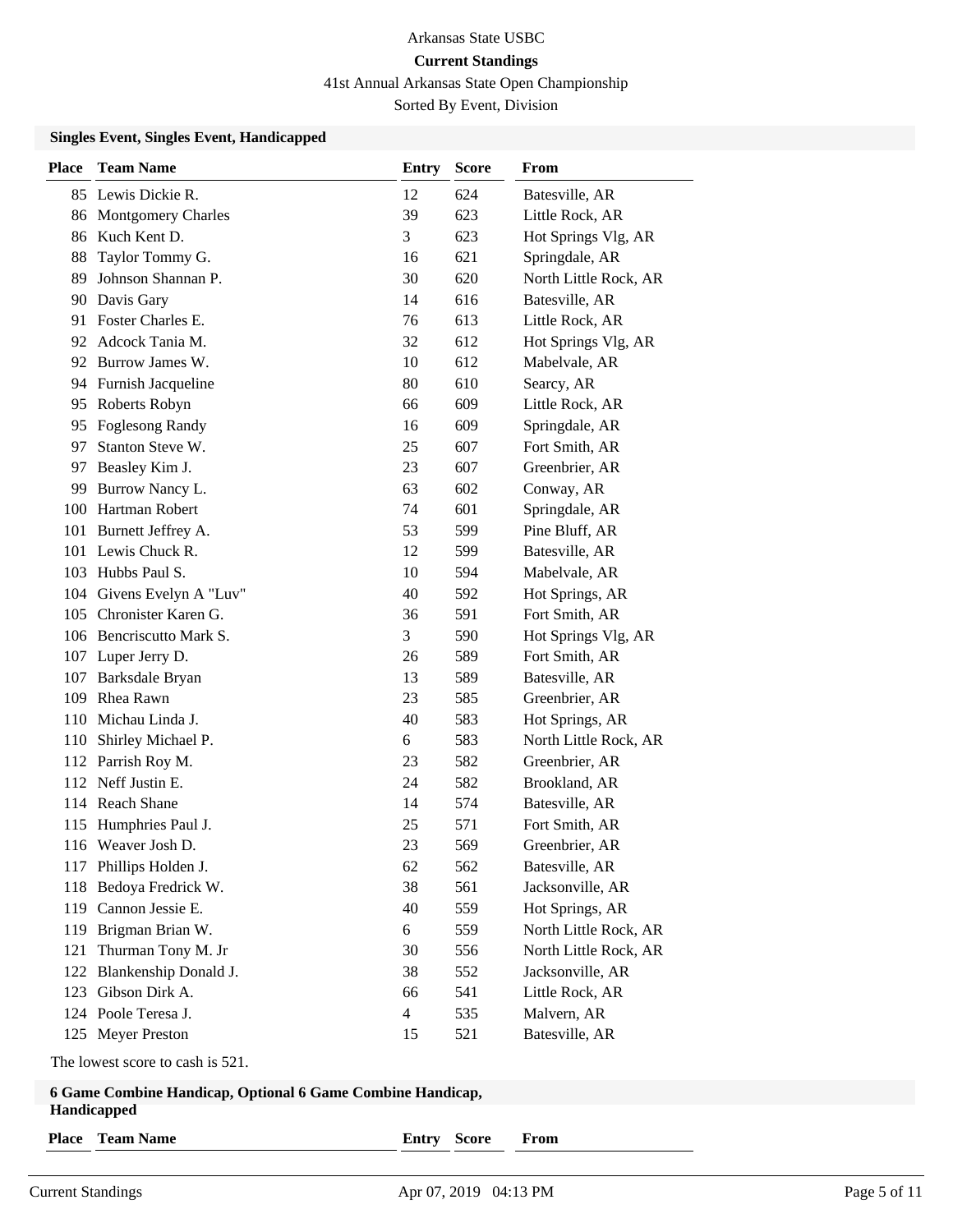### **Current Standings**

41st Annual Arkansas State Open Championship

Sorted By Event, Division

### **6 Game Combine Handicap, Optional 6 Game Combine Handicap, Handicapped**

| <b>Place</b> | <b>Team Name</b>       | Entry | <b>Score</b> | From                  |
|--------------|------------------------|-------|--------------|-----------------------|
| 1            | Carper Jake R.         | 63    | 1,494        | Conway, AR            |
| 2            | Sams Michael D.        | 63    | 1,439        | Conway, AR            |
| 3            | Chambers Jacob D.      | 75    | 1,435        | Wynn, AR              |
| 4            | Shelton Billie E. Jr   | 11    | 1,423        | Cherokee Village, AR  |
| 5            | <b>Stokes Preston</b>  | 74    | 1,411        | Springdale, AR        |
| 6            | Luper Derek            | 74    | 1,400        | Springdale, AR        |
|              | Barrett Chad A.        | 24    | 1,367        | Brookland, AR         |
| 8            | Schell Austin          | 74    | 1,322        | Springdale, AR        |
| 9            | Thomas Brian K. Jr.    | 76    | 1,321        | Little Rock, AR       |
| 10           | Adams Robert T.        | 24    | 1,319        | Brookland, AR         |
| 11           | Barnes Brandon M.      | 49    | 1,308        | Bryant, AR            |
| 12           | Michau Linda J.        | 40    | 1,300        | Hot Springs, AR       |
| 12           | Shelton Justin C.      | 11    | 1,300        | Cherokee Village, AR  |
| 14           | Arnold Andrew P.       | 49    | 1,290        | Bryant, AR            |
| 15           | Beasley Kim J.         | 23    | 1,273        | Greenbrier, AR        |
| 16           | Burrow James W.        | 10    | 1,269        | Mabelvale, AR         |
| 17           | Gibson Dirk A.         | 66    | 1,255        | Little Rock, AR       |
| 18           | Shirley Michael P.     | 6     | 1,254        | North Little Rock, AR |
| 19           | Parrish Roy M.         | 23    | 1,238        | Greenbrier, AR        |
| 20           | Woodard Christopher N. | 75    | 1,235        | Wynn, AR              |
| 21           | Long Jason J.          | 10    | 1,211        | Mabelvale, AR         |
| 22           | <b>Hartman Robert</b>  | 74    | 1,170        | Springdale, AR        |

The lowest score to cash is 1170.

### **6 Game Combine Scratch, Optional 6 Game Combine Scratch, Scratch**

| <b>Place</b> | <b>Team Name</b>      | Entry | <b>Score</b> | From                  |
|--------------|-----------------------|-------|--------------|-----------------------|
| 1            | Carper Jake R.        | 63    | 1,490        | Conway, AR            |
| 2            | Sams Michael D.       | 63    | 1,391        | Conway, AR            |
| 3            | Luper Derek           | 74    | 1,390        | Springdale, AR        |
| 4            | <b>Stokes Preston</b> | 74    | 1,379        | Springdale, AR        |
| 4            | Pritchett John E.     | 10    | 1,379        | Mabelvale, AR         |
| 6            | Uekman Richard L.     | 6     | 1,343        | North Little Rock, AR |
| 7            | Barrett Chad A.       | 24    | 1,309        | Brookland, AR         |
| 8            | Smith Cory D.         | 12    | 1,297        | Batesville, AR        |
| 9            | Shirley Michael P.    | 6     | 1,254        | North Little Rock, AR |
| 10           | Rhea Rawn             | 23    | 1,240        | Greenbrier, AR        |
| 11           | Parrish Roy M.        | 23    | 1,238        | Greenbrier, AR        |
| 12           | Barnes Brandon M.     | 49    | 1,234        | Bryant, AR            |
| 13           | Perez Rachel E.       | 6     | 1,231        | North Little Rock, AR |
| 14           | Burrow James W.       | 10    | 1,221        | Mabelvale, AR         |
| 15           | Arnold Andrew P.      | 49    | 1,220        | Bryant, AR            |
| 16           | Gibson Dirk A.        | 66    | 1,219        | Little Rock, AR       |
| 17           | <b>Isley Rick</b>     | 14    | 1,215        | Batesville, AR        |
| 18           | Brigman Brian W.      | 6     | 1,211        | North Little Rock, AR |
| 19           | Neff Justin E.        | 24    | 1,205        | Brookland, AR         |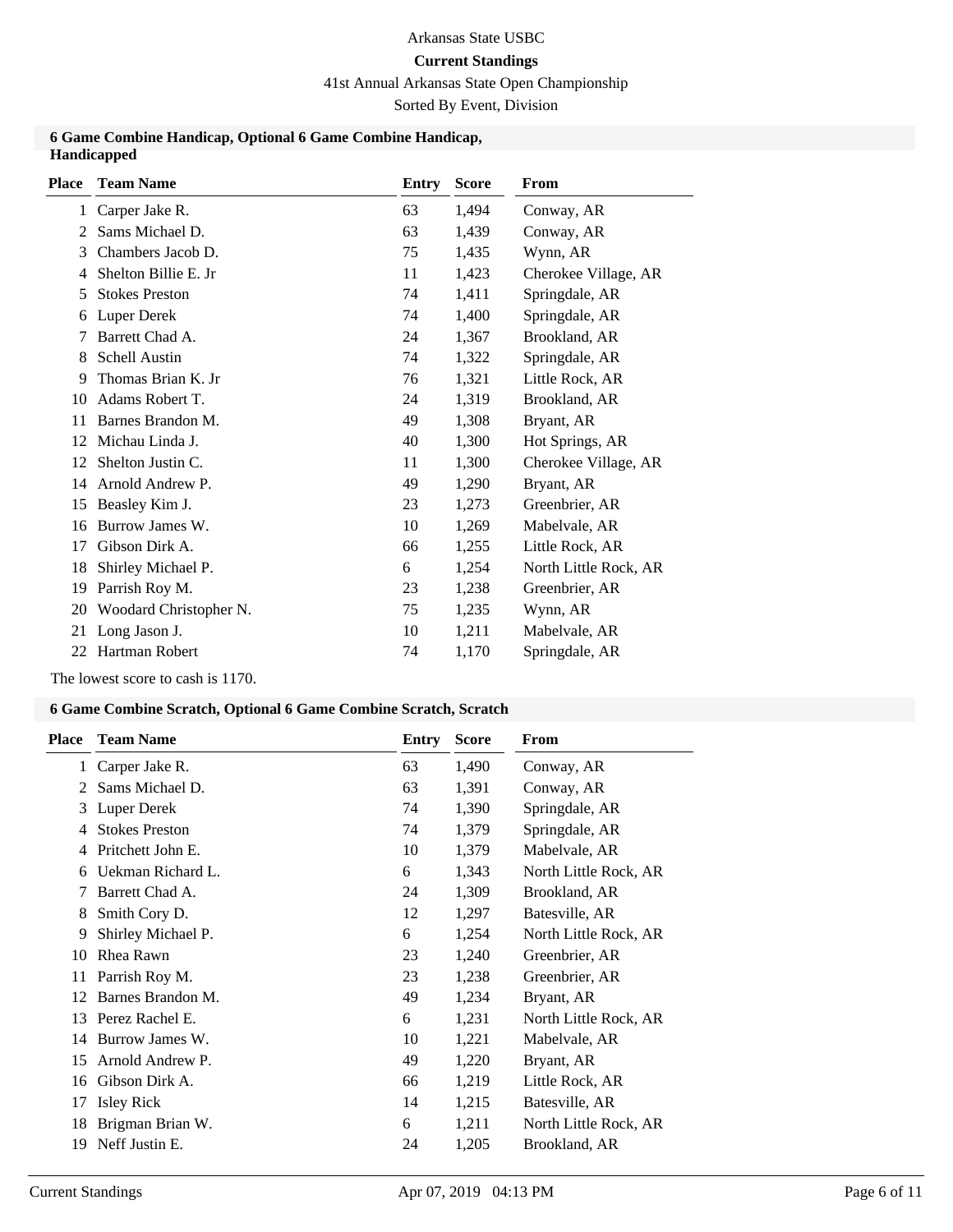## **Current Standings**

41st Annual Arkansas State Open Championship

Sorted By Event, Division

### **6 Game Combine Scratch, Optional 6 Game Combine Scratch, Scratch**

| <b>Place</b> Team Name | Entry | Score | From            |
|------------------------|-------|-------|-----------------|
| 20 Long Jason J.       | 10    | 1.182 | Mabelvale, AR   |
| 21 Thomas Brian K. Jr  | 76    | 1.171 | Little Rock, AR |
| 22 Cannon Jessie E.    | 40    | 1.132 | Hot Springs, AR |
| 23 Hartman Robert      | 74    | 1.106 | Springdale, AR  |

The lowest score to cash is 1106.

### **All-Events Handicap, All-Events Handicap, Handicapped**

| <b>Place</b>   | <b>Team Name</b>      | <b>Entry</b>   | <b>Score</b> | From                  |
|----------------|-----------------------|----------------|--------------|-----------------------|
|                | 1 Fitts Jason M.      | 75             | 2,312        | Wynn, AR              |
| $\overline{2}$ | Chambers Jacob D.     | 75             | 2,242        | Wynn, AR              |
| 3              | Carper Jake R.        | 63             | 2,235        | Conway, AR            |
| 4              | Barrett Chad A.       | 24             | 2,161        | Brookland, AR         |
| 5              | Dickens Kolton A.     | 36             | 2,158        | Fort Smith, AR        |
| 6              | Neff Alva E.          | 24             | 2,132        | Brookland, AR         |
| 7              | Heisner Matthew J.    | 43             | 2,115        | Little Rock, AR       |
| 8              | Shelton Billie E. Jr  | 11             | 2,114        | Cherokee Village, AR  |
| 9              | <b>Stokes Preston</b> | 74             | 2,093        | Springdale, AR        |
| 9              | Reeves Douglas K.     | 22             | 2,093        | Cherokee Village, AR  |
| 11             | Yates Timothy L.      | 63             | 2,078        | Conway, AR            |
| 12             | Luper Derek           | 74             | 2,072        | Springdale, AR        |
| 13             | Pritchett John E.     | 10             | 2,062        | Mabelvale, AR         |
| 14             | Jarnagin David L.     | 25             | 2,059        | Fort Smith, AR        |
| 14             | Sams Michael D.       | 63             | 2,059        | Conway, AR            |
| 14             | Uekman Richard L.     | 6              | 2,059        | North Little Rock, AR |
| 14             | Aronoff Michael L.    | 22             | 2,059        | Cherokee Village, AR  |
| 18             | <b>Ashley Charles</b> | 40             | 2,043        | Hot Springs, AR       |
| 19             | Goza Stephanie L.     | 77             | 2,036        | Monticello, AR        |
| 19             | Kent Debra A.         | 80             | 2,036        | Searcy, AR            |
| 21             | Chronister William S. | 36             | 2,034        | Fort Smith, AR        |
| 21             | Valenzuela Chase A.   | 66             | 2,034        | Little Rock, AR       |
| 23             | Burrow James W.       | 10             | 2,024        | Mabelvale, AR         |
| 24             | Furnish Jacqueline    | 80             | 2,015        | Searcy, AR            |
| 25             | Anderson Melody E.    | 53             | 2,011        | Pine Bluff, AR        |
| 25             | Adams Robert T.       | 24             | 2,011        | Brookland, AR         |
| 27             | Mason Derrick D.      | 52             | 2,004        | Alexander, AR         |
| 28             | Clark Leroy           | 39             | 2,000        | Little Rock, AR       |
| 29             | Dugger Bobby          | 13             | 1,988        | Batesville, AR        |
| 30             | Dokes Brenda K.       | 53             | 1,987        | Pine Bluff, AR        |
| 31             | Schell Austin         | 74             | 1,986        | Springdale, AR        |
| 32             | Shirley Michael P.    | 6              | 1,978        | North Little Rock, AR |
|                | 32 Matty Robert G.    | 22             | 1,978        | Cherokee Village, AR  |
| 34             | McNeal Mindy J.       | $\overline{4}$ | 1,972        | Malvern, AR           |
| 35             | Shelton Justin C.     | 11             | 1,968        | Cherokee Village, AR  |
| 36             | Montgomery Charles    | 39             | 1,965        | Little Rock, AR       |
| 37             | Patterson Veronica D. | 39             | 1,960        | Little Rock, AR       |
| 38             | Rhea Rawn             | 23             | 1,959        | Greenbrier, AR        |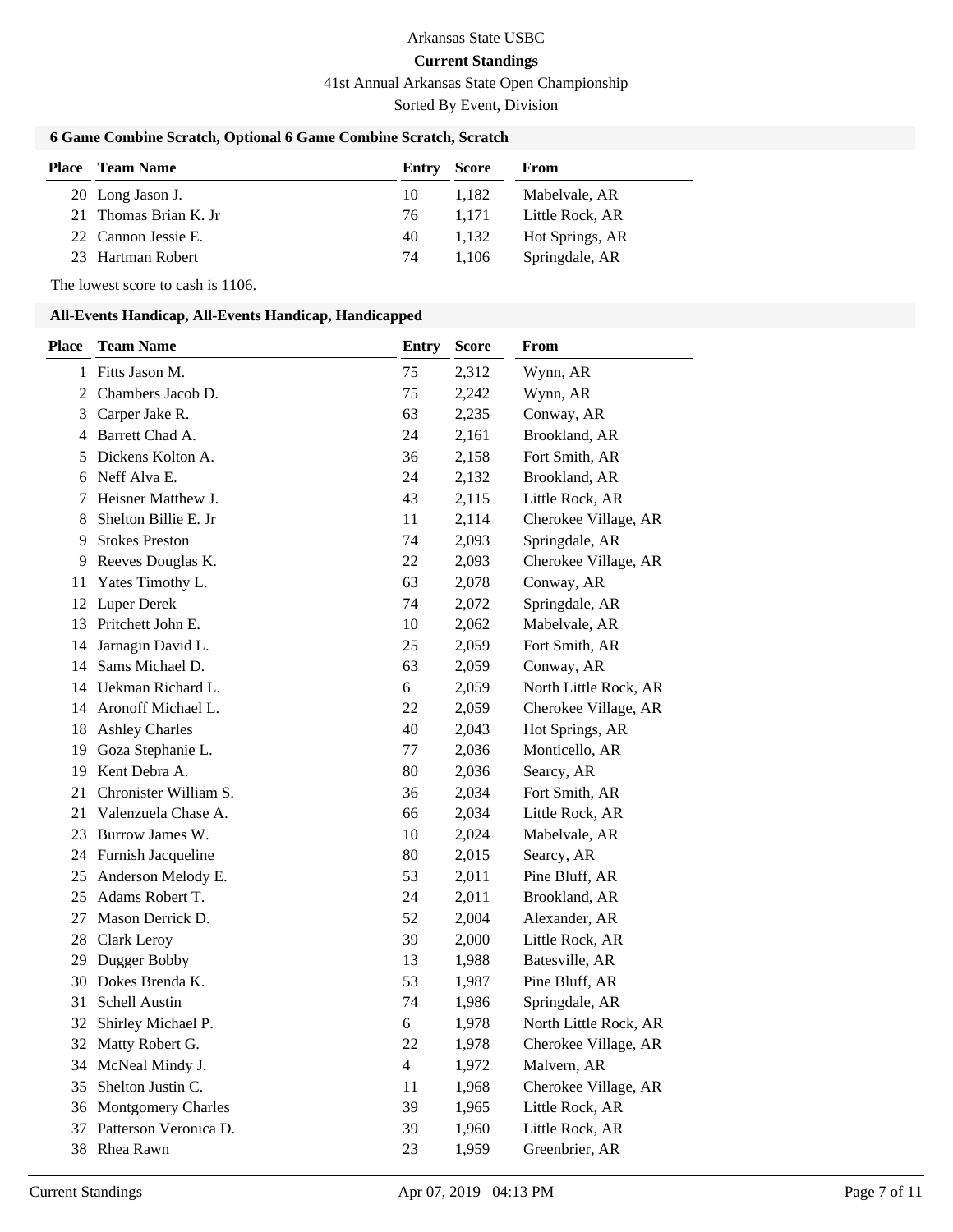## **Current Standings**

41st Annual Arkansas State Open Championship

Sorted By Event, Division

### **All-Events Handicap, All-Events Handicap, Handicapped**

| <b>Place</b> | <b>Team Name</b>       | <b>Entry</b>   | <b>Score</b> | From                  |
|--------------|------------------------|----------------|--------------|-----------------------|
| 39           | Adams Mary D.          | 26             | 1,958        | Fort Smith, AR        |
| $40\,$       | Najarro Oscar R.       | 14             | 1,954        | Batesville, AR        |
| 41           | O'Neal Shynia M.       | 66             | 1,953        | Little Rock, AR       |
| 41           | Tucker Nathan M.       | 80             | 1,953        | Searcy, AR            |
| 43           | Brigman Brian W.       | 6              | 1,950        | North Little Rock, AR |
| 43           | Lewis Cheryl           | 12             | 1,950        | Batesville, AR        |
| 45           | Granata Tommy          | 16             | 1,949        | Springdale, AR        |
| 46           | Hudson Alfonso C.      | 52             | 1,942        | Alexander, AR         |
| 47           | Woodard Christopher N. | 75             | 1,932        | Wynn, AR              |
| 48           | Stanton Steve W.       | 25             | 1,930        | Fort Smith, AR        |
| 49           | Winters Jessie C.      | 26             | 1,929        | Fort Smith, AR        |
| 50           | Anderson Keith         | 13             | 1,926        | Batesville, AR        |
| 51           | <b>Wallace Stanley</b> | 75             | 1,924        | Wynn, AR              |
|              | 52 Dukes Verna E.      | 53             | 1,923        | Pine Bluff, AR        |
| 53           | Givens Evelyn A "Luv"  | 40             | 1,922        | Hot Springs, AR       |
| 53           | Beasley Kim J.         | 23             | 1,922        | Greenbrier, AR        |
| 55           | Scott Karen L.         | 4              | 1,920        | Malvern, AR           |
|              | 56 Foglesong Randy     | 16             | 1,914        | Springdale, AR        |
| 57           | Smith Joseph           | 13             | 1,913        | Batesville, AR        |
| 58           | Goza Ronald R. II      | 77             | 1,909        | Monticello, AR        |
| 59           | Speir Katie A.         | 32             | 1,906        | Hot Springs Vlg, AR   |
| 60           | Neff Justin E.         | 24             | 1,904        | Brookland, AR         |
| 61           | Taylor Tommy G.        | 16             | 1,901        | Springdale, AR        |
| 62           | Luper Sandra J.        | 26             | 1,900        | Fort Smith, AR        |
|              | 62 Perez Rachel E.     | 6              | 1,900        | North Little Rock, AR |
| 64           | Dailey Diane L.        | 80             | 1,899        | Searcy, AR            |
| 64           | Weaver Josh D.         | 23             | 1,899        | Greenbrier, AR        |
| 66           | Gibson Dirk A.         | 34             | 1,893        | Maumelle, AR          |
| 67           | Salley Damon E. Jr     | 52             | 1,890        | Alexander, AR         |
| 67           | <b>Trusty Ron</b>      | 13             | 1,890        | Batesville, AR        |
| 69           | Hubbs Paul S.          | 10             | 1,887        | Mabelvale, AR         |
| 70           | Matty Michael P.       | 22             | 1,885        | Cherokee Village, AR  |
| 71           | Michau Linda J.        | 40             | 1,880        | Hot Springs, AR       |
| 71           | Long Jason J.          | 10             | 1,880        | Mabelvale, AR         |
| 73           | Adcock Ira             | 32             | 1,872        | Hot Springs Vlg, AR   |
| 74           | Adcock Tania M.        | 32             | 1,866        | Hot Springs Vlg, AR   |
| 75           | Bloemker Ralph W.      | 3              | 1,865        | Hot Springs Vlg, AR   |
| 76           | Beyerle Robert D.      | 36             | 1,862        | Fort Smith, AR        |
| 77           | <b>Isley Morgan</b>    | 15             | 1,859        | Batesville, AR        |
| 78           | Kennerly Marla         | $\overline{4}$ | 1,854        | Malvern, AR           |
| 79           | Johnson Shannan P.     | 30             | 1,849        | North Little Rock, AR |
| 80           | Poole Teresa J.        | $\overline{4}$ | 1,848        | Malvern, AR           |
| 81           | Lewis Chuck R.         | 12             | 1,840        | Batesville, AR        |
| 82           | Parrish Roy M.         | 23             | 1,833        | Greenbrier, AR        |
| 83           | Thurman Tony M. Jr     | 30             | 1,828        | North Little Rock, AR |
|              | 84 Isley Rick          | 14             | 1,827        | Batesville, AR        |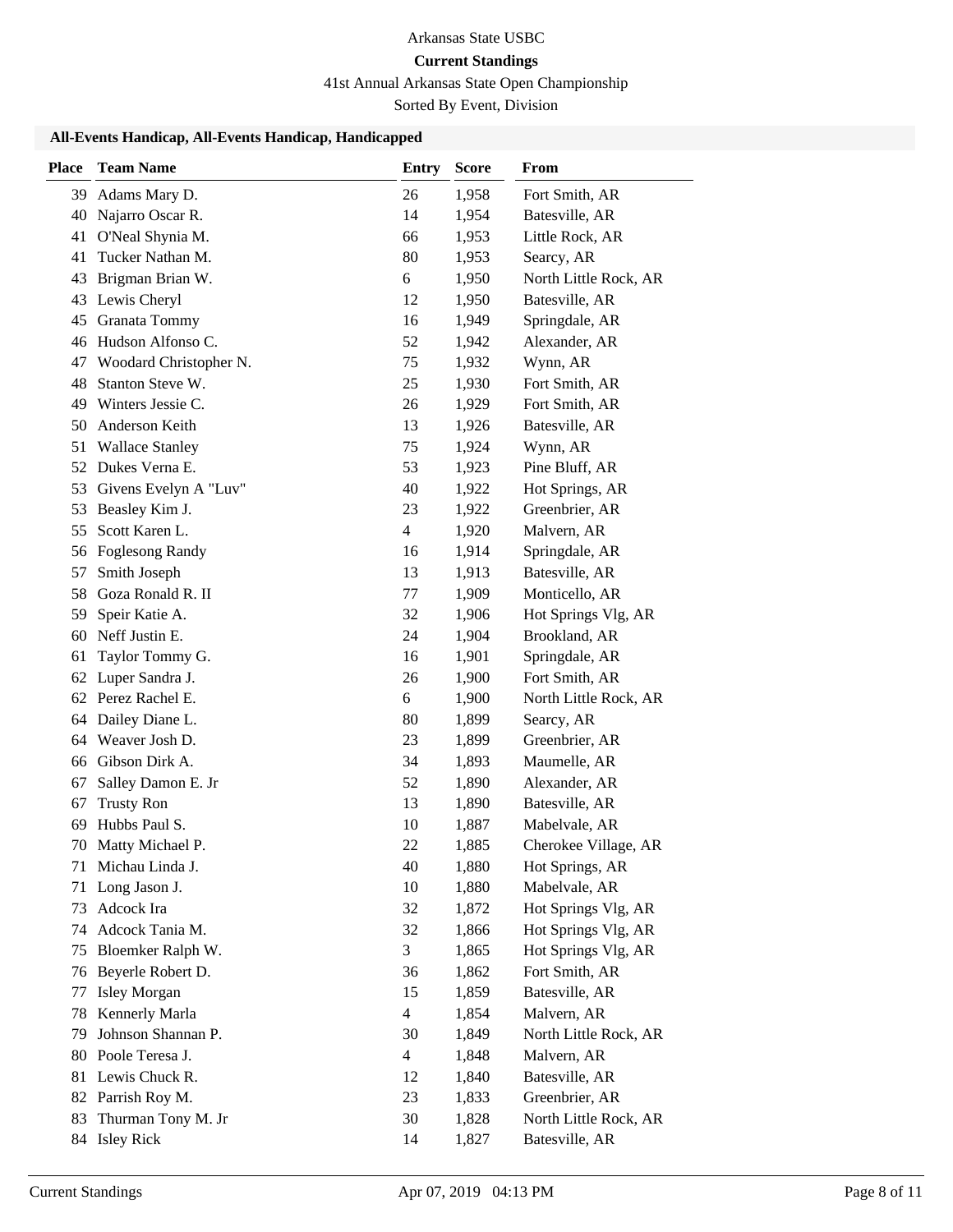## **Current Standings**

41st Annual Arkansas State Open Championship

Sorted By Event, Division

### **All-Events Handicap, All-Events Handicap, Handicapped**

| <b>Place</b> | <b>Team Name</b>         | Entry | <b>Score</b> | From                 |
|--------------|--------------------------|-------|--------------|----------------------|
| 85           | Luper Jerry D.           | 26    | 1,814        | Fort Smith, AR       |
| 86           | Davis Gary               | 14    | 1,813        | Batesville, AR       |
| 87           | Speir Andy I.            | 32    | 1,810        | Hot Springs Vlg, AR  |
| 88           | Burrow Nancy L.          | 63    | 1,803        | Conway, AR           |
| 89           | Chronister Karen G.      | 36    | 1,799        | Fort Smith, AR       |
| 90           | Kuch Kent D.             | 3     | 1,797        | Hot Springs Vlg, AR  |
| 91           | Phillips Jeffery G.      | 13    | 1,796        | Batesville, AR       |
| 92           | Roberts Robyn            | 66    | 1,789        | Little Rock, AR      |
| 93           | Lewis Dickie R.          | 12    | 1,773        | Batesville, AR       |
| 94           | Burnett Jeffrey A.       | 53    | 1,769        | Pine Bluff, AR       |
| 95           | <b>Meyer Preston</b>     | 15    | 1,759        | Batesville, AR       |
| 96           | Sanders Matthew T.       | 25    | 1,757        | Fort Smith, AR       |
| 97           | Hartman Robert           | 74    | 1,746        | Springdale, AR       |
| 98           | Reach Shane              | 14    | 1,732        | Batesville, AR       |
| 99           | Humphries Paul J.        | 25    | 1,725        | Fort Smith, AR       |
| 100          | Barksdale Bryan          | 13    | 1,654        | Batesville, AR       |
| 101          | <b>Wethington Ronald</b> | 42    | 1,383        | Sherwood, AR         |
| 102          | <b>Maness Sunny</b>      | 38    | 1,340        | Jacksonville, AR     |
| 103          | Maness Willie R.         | 38    | 1,319        | Jacksonville, AR     |
| 104          | Blankenship Donald J.    | 38    | 1,203        | Jacksonville, AR     |
| 105          | Bedoya Fredrick W.       | 38    | 1,095        | Jacksonville, AR     |
| 106          | Martens Jim R.           | 11    | 705          | Cherokee Village, AR |
| 107          | <b>Coursolle Ernest</b>  | 11    | 596          | Cherokee Village, AR |

The lowest score to cash is 2078.

### **All-Events Scratch, All-Events Scratch, Scratch**

| <b>Place</b> | <b>Team Name</b>      | Entry | <b>Score</b> | From                  |
|--------------|-----------------------|-------|--------------|-----------------------|
| 1            | Carper Jake R.        | 63    | 2,229        | Conway, AR            |
| 2            | Barrett Chad A.       | 24    | 2,074        | Brookland, AR         |
| 3            | Pritchett John E.     | 10    | 2,062        | Mabelvale, AR         |
| 4            | Uekman Richard L.     | 6     | 2,059        | North Little Rock, AR |
| 5            | Luper Derek           | 74    | 2,057        | Springdale, AR        |
| 6            | <b>Stokes Preston</b> | 74    | 2,045        | Springdale, AR        |
| 7            | Valenzuela Chase A.   | 66    | 2,034        | Little Rock, AR       |
| 8            | Johnson David         | 39    | 1,997        | Little Rock, AR       |
| 9            | Neff Alva E.          | 24    | 1,988        | Brookland, AR         |
| 10           | Sams Michael D.       | 63    | 1,987        | Conway, AR            |
| 11           | Shirley Michael P.    | 6     | 1,978        | North Little Rock, AR |
| 12           | Chambers Jacob D.     | 75    | 1,975        | Wynn, AR              |
| 13           | Heisner Matthew J.    | 43    | 1,971        | Little Rock, AR       |
| 14           | Rhea Rawn             | 27    | 1,959        | Conway, AR            |
| 15           | Burrow James W.       | 10    | 1,952        | Mabelvale, AR         |
| 16           | Smith Cory D.         | 12    | 1,951        | Batesville, AR        |
| 17           | Brigman Brian W.      | 6     | 1,950        | North Little Rock, AR |
| 18           | <b>Rush Lonnie</b>    | 16    | 1,947        | Springdale, AR        |
| 19           | Stanton Steve W.      | 25    | 1,930        | Fort Smith, AR        |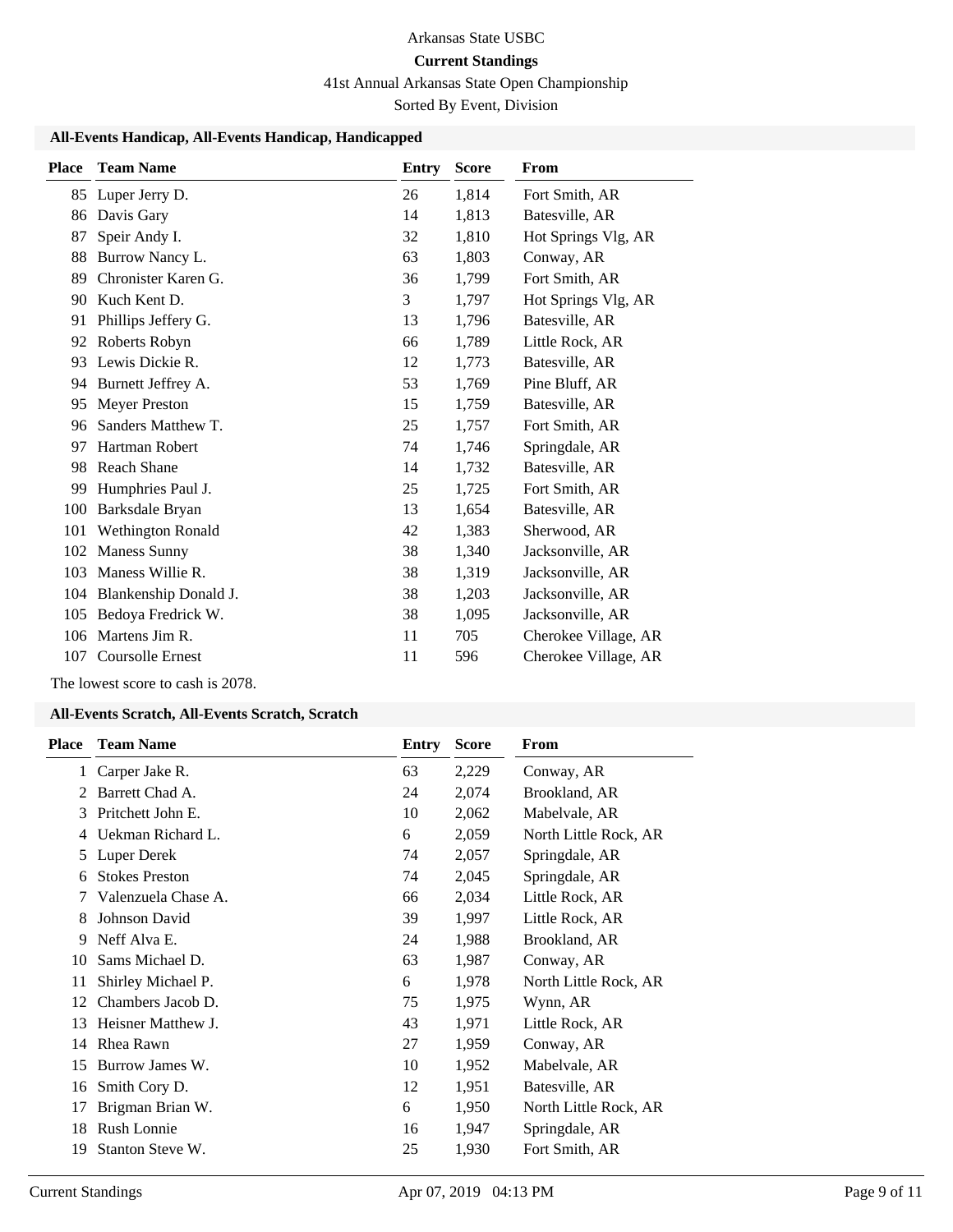41st Annual Arkansas State Open Championship

Sorted By Event, Division

### **All-Events Scratch, All-Events Scratch, Scratch**

| <b>Place</b> | <b>Team Name</b>       | <b>Entry</b> | <b>Score</b> | From                  |
|--------------|------------------------|--------------|--------------|-----------------------|
| 20           | Najarro Oscar R.       | 14           | 1,915        | Batesville, AR        |
| 21           | Anderson Keith         | 13           | 1,911        | Batesville, AR        |
|              | 22 Perez Rachel E.     | 6            | 1,900        | North Little Rock, AR |
| 23           | Schell Austin          | 74           | 1,881        | Springdale, AR        |
| 23           | Hubbs Paul S.          | 10           | 1,881        | Mabelvale, AR         |
| 25           | O'Neal Shynia M.       | 66           | 1,866        | Little Rock, AR       |
| 26           | Mason Derrick D.       | 52           | 1,860        | Alexander, AR         |
| 27           | Gibson Dirk A.         | 34           | 1,839        | Maumelle, AR          |
| 28           | Hudson Alfonso C.      | 52           | 1,837        | Alexander, AR         |
| 29           | Parrish Roy M.         | 23           | 1,833        | Greenbrier, AR        |
| 30           | Smith Joseph           | 13           | 1,832        | Batesville, AR        |
| 31           | <b>Isley Rick</b>      | 14           | 1,827        | Batesville, AR        |
| 32           | Long Jason J.          | 10           | 1,822        | Mabelvale, AR         |
| 33           | Reeves Douglas K.      | 22           | 1,820        | Cherokee Village, AR  |
| 34           | Bencriscutto Mark S.   | 3            | 1,813        | Hot Springs Vlg, AR   |
| 35           | Granata Tommy          | 16           | 1,805        | Springdale, AR        |
| 36           | Salley Damon E. Jr     | 52           | 1,803        | Alexander, AR         |
| 37           | Neff Justin E.         | 24           | 1,799        | Brookland, AR         |
| 38           | McMahon Jonathan A.    | 77           | 1,792        | Monticello, AR        |
| 39           | Hall Gary E.           | 3            | 1,785        | Hot Springs Vlg, AR   |
| 40           | Adcock Ira             | 32           | 1,776        | Hot Springs Vlg, AR   |
| 41           | Burrow Nancy L.        | 63           | 1,773        | Conway, AR            |
| 42           | Phillips Jeffery G.    | 13           | 1,748        | Batesville, AR        |
| 43           | <b>Trusty Ron</b>      | 13           | 1,746        | Batesville, AR        |
| 44           | Dugger Bobby           | 13           | 1,745        | Batesville, AR        |
| 45           | McMahon Matthew L.     | 77           | 1,742        | Monticello, AR        |
| 46           | Adams Robert T.        | 24           | 1,738        | Brookland, AR         |
| 47           | Bloemker Ralph W.      | 3            | 1,736        | Hot Springs Vlg, AR   |
| 48           | Davis Gary             | 14           | 1,732        | Batesville, AR        |
| 49           | Foglesong Randy        | 16           | 1,713        | Springdale, AR        |
| 50           | <b>Meyer Preston</b>   | 15           | 1,711        | Batesville, AR        |
| 51           | Sanders Matthew T.     | 25           | 1,676        | Fort Smith, AR        |
|              | 52 Roberts Robyn       | 66           | 1,669        | Little Rock, AR       |
| 53           | Woodard Christopher N. | 75           | 1,659        | Wynn, AR              |
| 54           | Hartman Robert         | 74           | 1,650        | Springdale, AR        |
| 55           | Cannon Jessie E.       | 40           | 1,642        | Hot Springs, AR       |
| 56           | Taylor Tommy G.        | 16           | 1,619        | Springdale, AR        |
| 57           | Kuch Kent D.           | 3            | 1,611        | Hot Springs Vlg, AR   |
| 58           | Humphries Paul J.      | 25           | 1,596        | Fort Smith, AR        |
| 59           | Speir Andy I.          | 32           | 1,594        | Hot Springs Vlg, AR   |
| 60           | Reach Shane            | 14           | 1,588        | Batesville, AR        |
| 61           | Barksdale Bryan        | 13           | 1,549        | Batesville, AR        |
| 62           | Varney Donavan L. Jr   | 42           | 1,231        | Sherwood, AR          |
| 63           | Varney Lisa A.         | 42           | 1,155        | Sherwood, AR          |
| 64           | Varney Donald W.       | 42           | 1,145        | Sherwood, AR          |
|              |                        |              |              |                       |

The lowest score to cash is 2045.